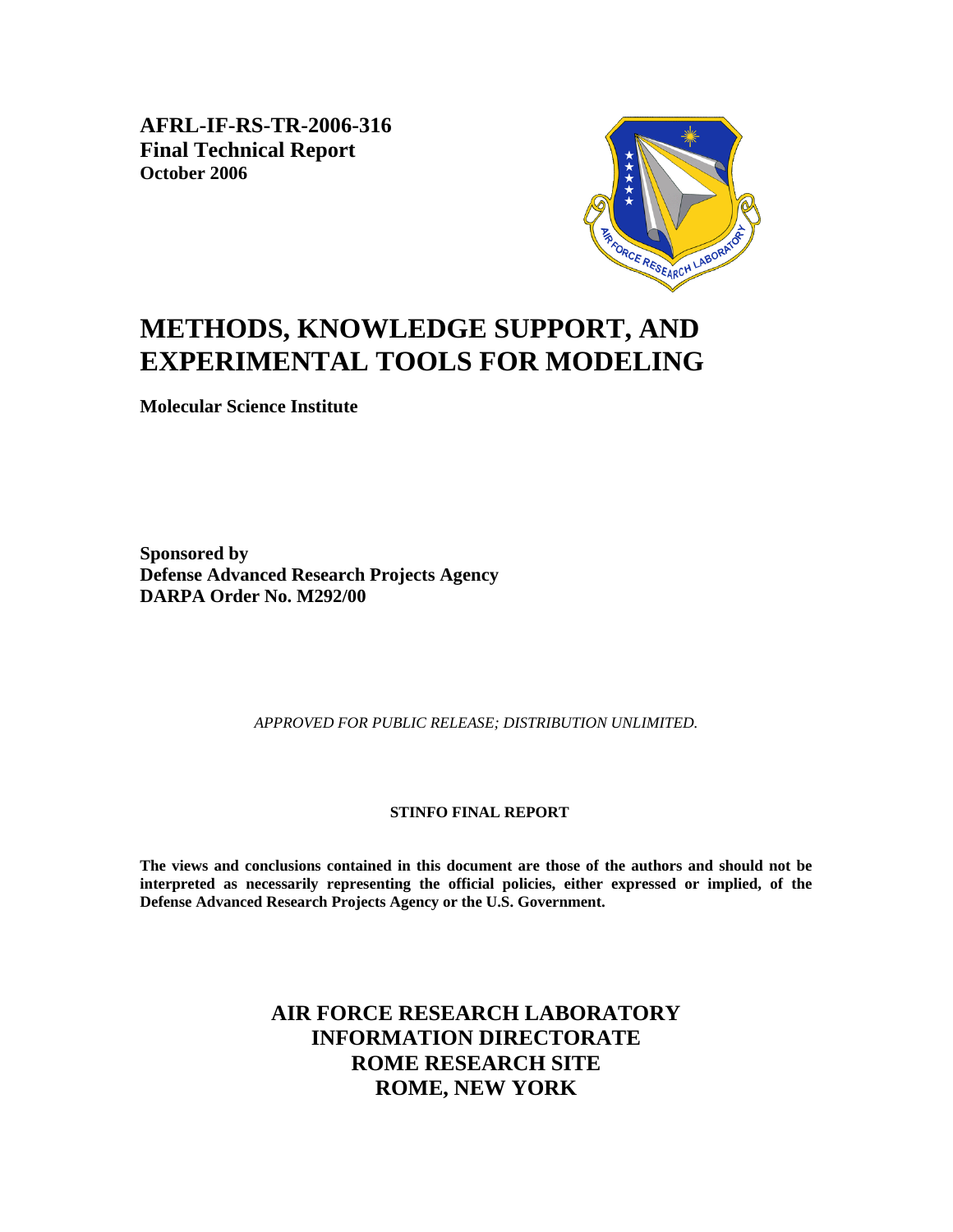## **NOTICE AND SIGNATURE PAGE**

Using Government drawings, specifications, or other data included in this document for any purpose other than Government procurement does not in any way obligate the U.S. Government. The fact that the Government formulated or supplied the drawings, specifications, or other data does not license the holder or any other person or corporation; or convey any rights or permission to manufacture, use, or sell any patented invention that may relate to them.

This report was cleared for public release by the Air Force Research Laboratory Rome Research Site Public Affairs Office and is available to the general public, including foreign nationals. Copies may be obtained from the Defense Technical Information Center (DTIC) (http://www.dtic.mil).

AFRL-IF-RS-TR-2006-316 HAS BEEN REVIEWED AND IS APPROVED FOR PUBLICATION IN ACCORDANCE WITH ASSIGNED DISTRIBUTION STATEMENT.

FOR THE DIRECTOR:

 $\sqrt{s}$ / $\sqrt{s}$ / $\sqrt{s}$ / $\sqrt{s}$ / $\sqrt{s}$ / $\sqrt{s}$ / $\sqrt{s}$ / $\sqrt{s}$ / $\sqrt{s}$ / $\sqrt{s}$ / $\sqrt{s}$ / $\sqrt{s}$ / $\sqrt{s}$ / $\sqrt{s}$ / $\sqrt{s}$ / $\sqrt{s}$ / $\sqrt{s}$ / $\sqrt{s}$ / $\sqrt{s}$ / $\sqrt{s}$ / $\sqrt{s}$ / $\sqrt{s}$ / $\sqrt{s}$ / $\sqrt{s}$ / $\sqrt{s}$ / $\sqrt{s}$ / $\sqrt{s}$ / $\sqrt{s}$ / $\sqrt{s}$ / $\sqrt{s}$ / $\sqrt{s}$ / $\sqrt{s$ 

DANIEL J. BURNS JAMES A. COLLINS Work Unit Manager Deputy Chief, Advanced Computing Division Information Directorate

This report is published in the interest of scientific and technical information exchange, and its publication does not constitute the Government's approval or disapproval of its ideas or findings.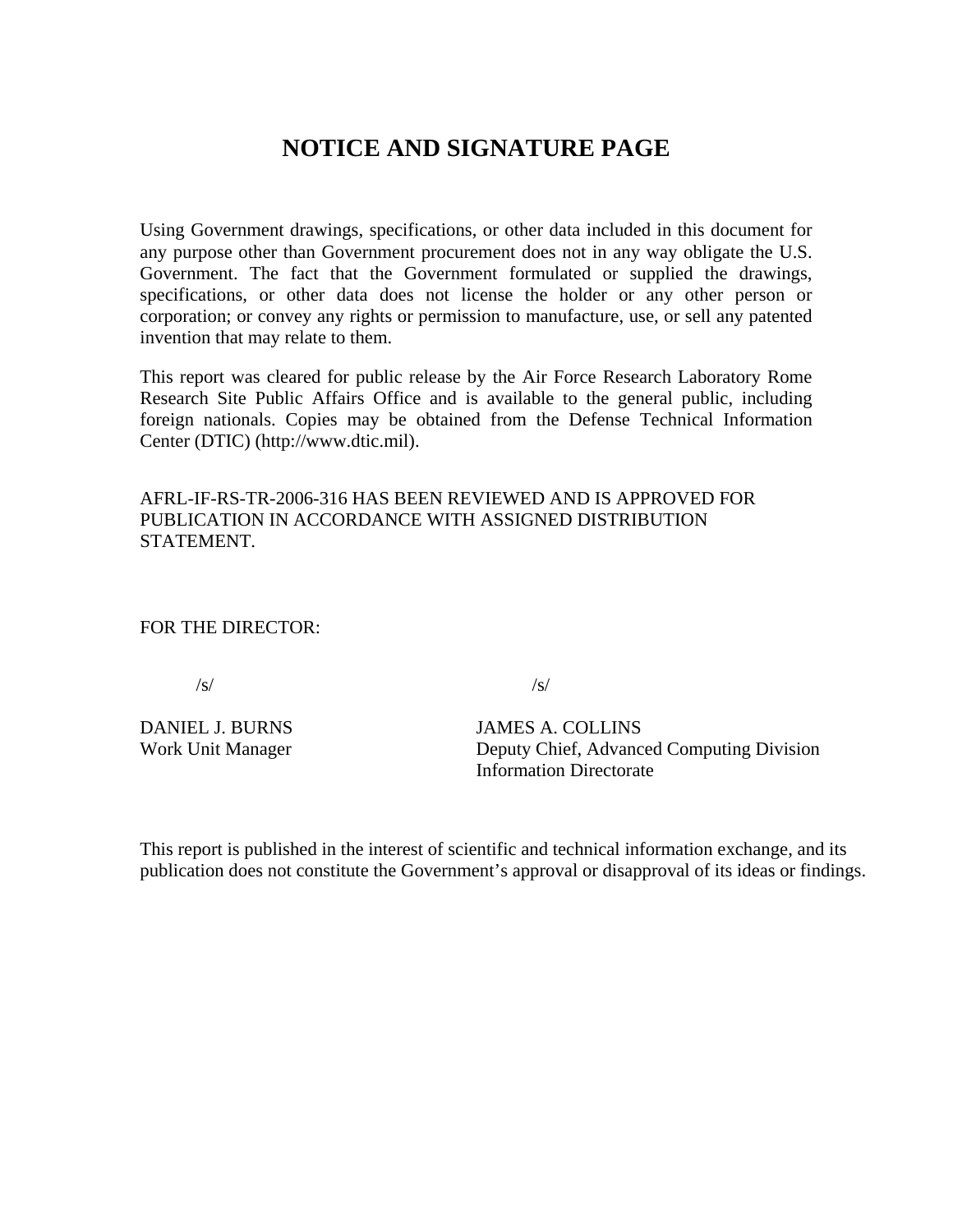# **REPORT DOCUMENTATION PAGE** *Form Approved*

**OMB No. 0704-0188**

|                                                                                  |                                                | Paperwork Reduction Project (0704-0188) Washington, DC 20503. | of information, including suggestions for reducing this burden to Washington Headquarters Service, Directorate for Information Operations and Reports,<br>1215 Jefferson Davis Highway, Suite 1204, Arlington, VA 22202-4302, and to the Office of Management and Budget,<br>PLEASE DO NOT RETURN YOUR FORM TO THE ABOVE ADDRESS. |                          | Public reporting burden for this collection of information is estimated to average 1 hour per response, including the time for reviewing instructions, searching data sources,<br>gathering and maintaining the data needed, and completing and reviewing the collection of information. Send comments regarding this burden estimate or any other aspect of this collection                                                                                                                                                                                                                                                                                                                                                                                                                                                                                                                                                                                                                                                                                                                                                                                                                                                                                                                                                             |
|----------------------------------------------------------------------------------|------------------------------------------------|---------------------------------------------------------------|-----------------------------------------------------------------------------------------------------------------------------------------------------------------------------------------------------------------------------------------------------------------------------------------------------------------------------------|--------------------------|------------------------------------------------------------------------------------------------------------------------------------------------------------------------------------------------------------------------------------------------------------------------------------------------------------------------------------------------------------------------------------------------------------------------------------------------------------------------------------------------------------------------------------------------------------------------------------------------------------------------------------------------------------------------------------------------------------------------------------------------------------------------------------------------------------------------------------------------------------------------------------------------------------------------------------------------------------------------------------------------------------------------------------------------------------------------------------------------------------------------------------------------------------------------------------------------------------------------------------------------------------------------------------------------------------------------------------------|
|                                                                                  | 1. REPORT DATE (DD-MM-YYYY)<br><b>OCT 2006</b> |                                                               | 2. REPORT TYPE                                                                                                                                                                                                                                                                                                                    | Final                    | 3. DATES COVERED (From - To)<br>Sep $01 -$ Sep $05$                                                                                                                                                                                                                                                                                                                                                                                                                                                                                                                                                                                                                                                                                                                                                                                                                                                                                                                                                                                                                                                                                                                                                                                                                                                                                      |
| <b>4. TITLE AND SUBTITLE</b><br><b>FOR MODELING</b>                              |                                                |                                                               | METHODS, KNOWLEDGE SUPPORT, AND EXPERIMENTAL TOOLS                                                                                                                                                                                                                                                                                |                          | <b>5a. CONTRACT NUMBER</b><br>F30602-01-2-0565                                                                                                                                                                                                                                                                                                                                                                                                                                                                                                                                                                                                                                                                                                                                                                                                                                                                                                                                                                                                                                                                                                                                                                                                                                                                                           |
|                                                                                  |                                                |                                                               |                                                                                                                                                                                                                                                                                                                                   |                          | <b>5b. GRANT NUMBER</b>                                                                                                                                                                                                                                                                                                                                                                                                                                                                                                                                                                                                                                                                                                                                                                                                                                                                                                                                                                                                                                                                                                                                                                                                                                                                                                                  |
|                                                                                  |                                                |                                                               |                                                                                                                                                                                                                                                                                                                                   |                          | <b>5c. PROGRAM ELEMENT NUMBER</b><br>61101E                                                                                                                                                                                                                                                                                                                                                                                                                                                                                                                                                                                                                                                                                                                                                                                                                                                                                                                                                                                                                                                                                                                                                                                                                                                                                              |
| 6. AUTHOR(S)<br>Roger Brent, Larry Lok                                           |                                                |                                                               |                                                                                                                                                                                                                                                                                                                                   |                          | <b>5d. PROJECT NUMBER</b><br><b>BIOC</b>                                                                                                                                                                                                                                                                                                                                                                                                                                                                                                                                                                                                                                                                                                                                                                                                                                                                                                                                                                                                                                                                                                                                                                                                                                                                                                 |
|                                                                                  |                                                |                                                               |                                                                                                                                                                                                                                                                                                                                   |                          | <b>5e. TASK NUMBER</b><br>M <sub>2</sub>                                                                                                                                                                                                                                                                                                                                                                                                                                                                                                                                                                                                                                                                                                                                                                                                                                                                                                                                                                                                                                                                                                                                                                                                                                                                                                 |
|                                                                                  |                                                |                                                               |                                                                                                                                                                                                                                                                                                                                   |                          | <b>5f. WORK UNIT NUMBER</b><br>92                                                                                                                                                                                                                                                                                                                                                                                                                                                                                                                                                                                                                                                                                                                                                                                                                                                                                                                                                                                                                                                                                                                                                                                                                                                                                                        |
| Molecular Science Institute<br>2168 Shattuck Avenue<br>Berkeley California 94704 |                                                |                                                               | 7. PERFORMING ORGANIZATION NAME(S) AND ADDRESS(ES)                                                                                                                                                                                                                                                                                |                          | 8. PERFORMING ORGANIZATION<br><b>REPORT NUMBER</b><br>N/A                                                                                                                                                                                                                                                                                                                                                                                                                                                                                                                                                                                                                                                                                                                                                                                                                                                                                                                                                                                                                                                                                                                                                                                                                                                                                |
| 3701 North Fairfax Drive                                                         |                                                | Defense Advanced Research Projects Agency                     | 9. SPONSORING/MONITORING AGENCY NAME(S) AND ADDRESS(ES)<br><b>AFRL/IFTC</b><br>525 Brooks Road                                                                                                                                                                                                                                    |                          | 10. SPONSOR/MONITOR'S ACRONYM(S)                                                                                                                                                                                                                                                                                                                                                                                                                                                                                                                                                                                                                                                                                                                                                                                                                                                                                                                                                                                                                                                                                                                                                                                                                                                                                                         |
|                                                                                  | Arlington Virginia 22203-1714                  |                                                               |                                                                                                                                                                                                                                                                                                                                   | Rome New York 13441-4505 | 11. SPONSORING/MONITORING<br><b>AGENCY REPORT NUMBER</b><br>AFRL-IF-RS-TR-2006-316                                                                                                                                                                                                                                                                                                                                                                                                                                                                                                                                                                                                                                                                                                                                                                                                                                                                                                                                                                                                                                                                                                                                                                                                                                                       |
|                                                                                  |                                                | <b>12. DISTRIBUTION AVAILABILITY STATEMENT</b>                | APPROVED FOR PUBLIC RELEASE; DISTRIBUTION UNLIMITED. PA#06-731                                                                                                                                                                                                                                                                    |                          |                                                                                                                                                                                                                                                                                                                                                                                                                                                                                                                                                                                                                                                                                                                                                                                                                                                                                                                                                                                                                                                                                                                                                                                                                                                                                                                                          |
| <b>13. SUPPLEMENTARY NOTES</b>                                                   |                                                |                                                               |                                                                                                                                                                                                                                                                                                                                   |                          |                                                                                                                                                                                                                                                                                                                                                                                                                                                                                                                                                                                                                                                                                                                                                                                                                                                                                                                                                                                                                                                                                                                                                                                                                                                                                                                                          |
| <b>14. ABSTRACT</b><br><b>15. SUBJECT TERMS</b>                                  |                                                |                                                               | have worked with a number of groups to "port" the basic concepts to other simulation software.<br>network simulation, rule-based simulation, stochastic simulation                                                                                                                                                                |                          | Our goal was to provide software and experimental abilities to support quantitative modeling of eukaryotic systems and thus to help<br>enable new kinds of molecular logic. The most significant accomplishments were the development of two programs. One was a<br>"collaborative annotation", MONOD. MONOD embodied a number of genuinely novel ideas, particularly in the data structure,<br>which constituted a middle ground between the highly structured relations of objects in a relational database and the unstructured<br>representation of human text-based discourse and notes. The second, Moleculizer, addressed an important problem in simulating<br>chemical reaction networks, the proliferation of closely related species of molecular complexes. This rule-based approach has since<br>been widely adopted. Since the project period, the two programs have had different fates. Despite the notional advantages of<br>MONOD, for the main purpose of knowledge support, we and others have opted for the free form text embodiment in a wiki (at<br>www.openwetware.org). By contrast, work on Moleculizer continues at MSI with money from the Japanese E-cell project, and we<br>Biological modeling, systems biology, semi-structured data storage and retrieval, collaborative annotation, chemical reaction |
| <b>16. SECURITY CLASSIFICATION OF:</b>                                           |                                                |                                                               | <b>17. LIMITATION OF</b><br><b>ABSTRACT</b>                                                                                                                                                                                                                                                                                       | 18. NUMBER<br>OF PAGES   | 19a. NAME OF RESPONSIBLE PERSON<br>Daniel J. Burns                                                                                                                                                                                                                                                                                                                                                                                                                                                                                                                                                                                                                                                                                                                                                                                                                                                                                                                                                                                                                                                                                                                                                                                                                                                                                       |
| a. REPORT<br>U                                                                   | <b>b. ABSTRACT</b><br>U                        | c. THIS PAGE<br>U                                             | UL                                                                                                                                                                                                                                                                                                                                | 20                       | 19b. TELEPHONE NUMBER (Include area code)                                                                                                                                                                                                                                                                                                                                                                                                                                                                                                                                                                                                                                                                                                                                                                                                                                                                                                                                                                                                                                                                                                                                                                                                                                                                                                |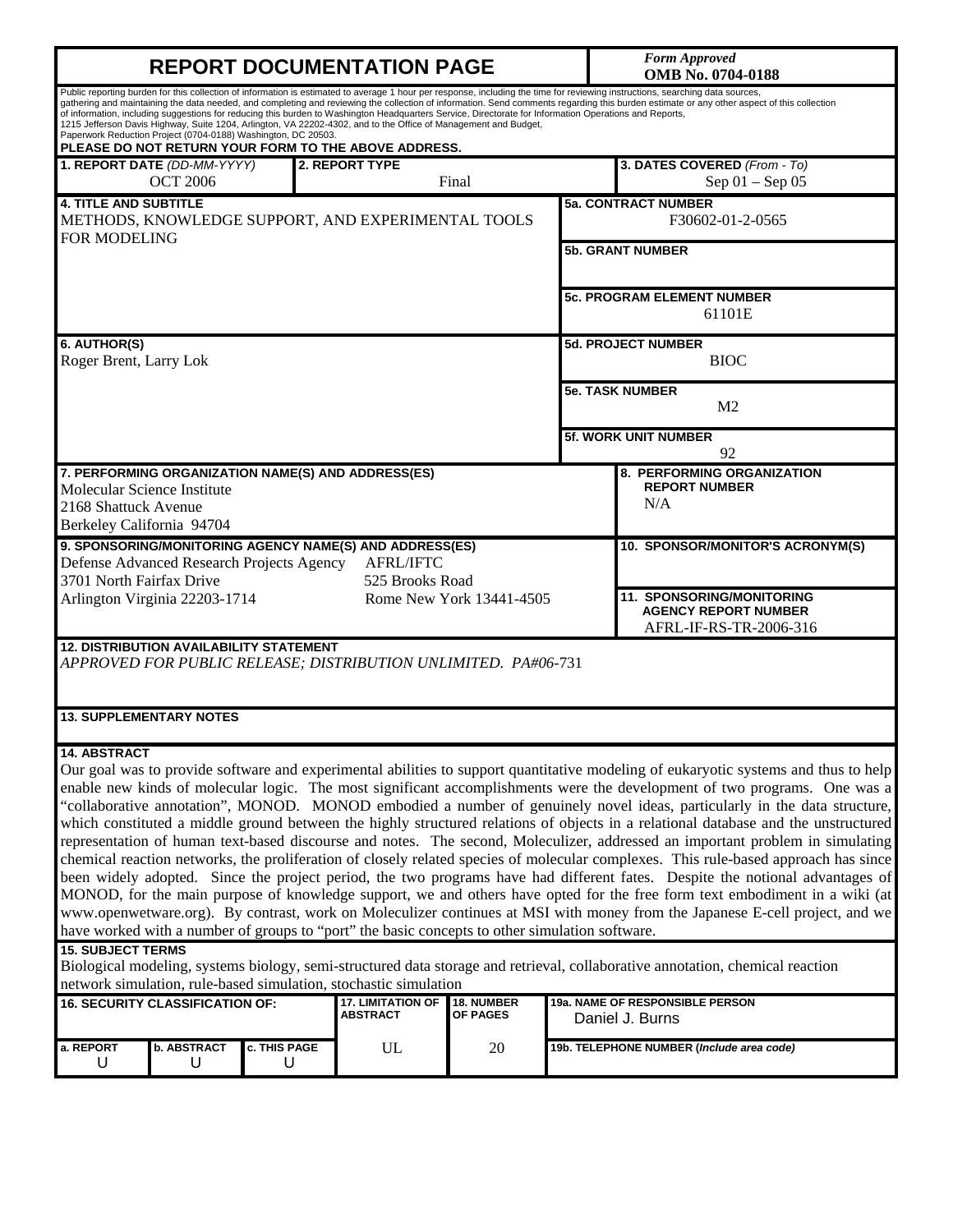## **Table of Contents**

| 2. Experimental validation methods to quantify biological events.  12               |    |
|-------------------------------------------------------------------------------------|----|
|                                                                                     |    |
| 2.2                                                                                 |    |
|                                                                                     |    |
|                                                                                     |    |
| 3.1. Continued development of more structured data representations and fine grained |    |
|                                                                                     |    |
| 3.2. Promulgation of the principle of "simultaneous SBML translation" in future     |    |
| knowledge support archives for biological modeling funded by the US                 |    |
|                                                                                     |    |
| 3.3. Continued development of SBML and on rule-based simulation methods to          |    |
|                                                                                     |    |
|                                                                                     |    |
|                                                                                     | 16 |
|                                                                                     |    |
|                                                                                     |    |

# **List of Figures**

| Figure 2. A view of the MONOD desktop, a graphical user interface for working with |  |
|------------------------------------------------------------------------------------|--|
|                                                                                    |  |
|                                                                                    |  |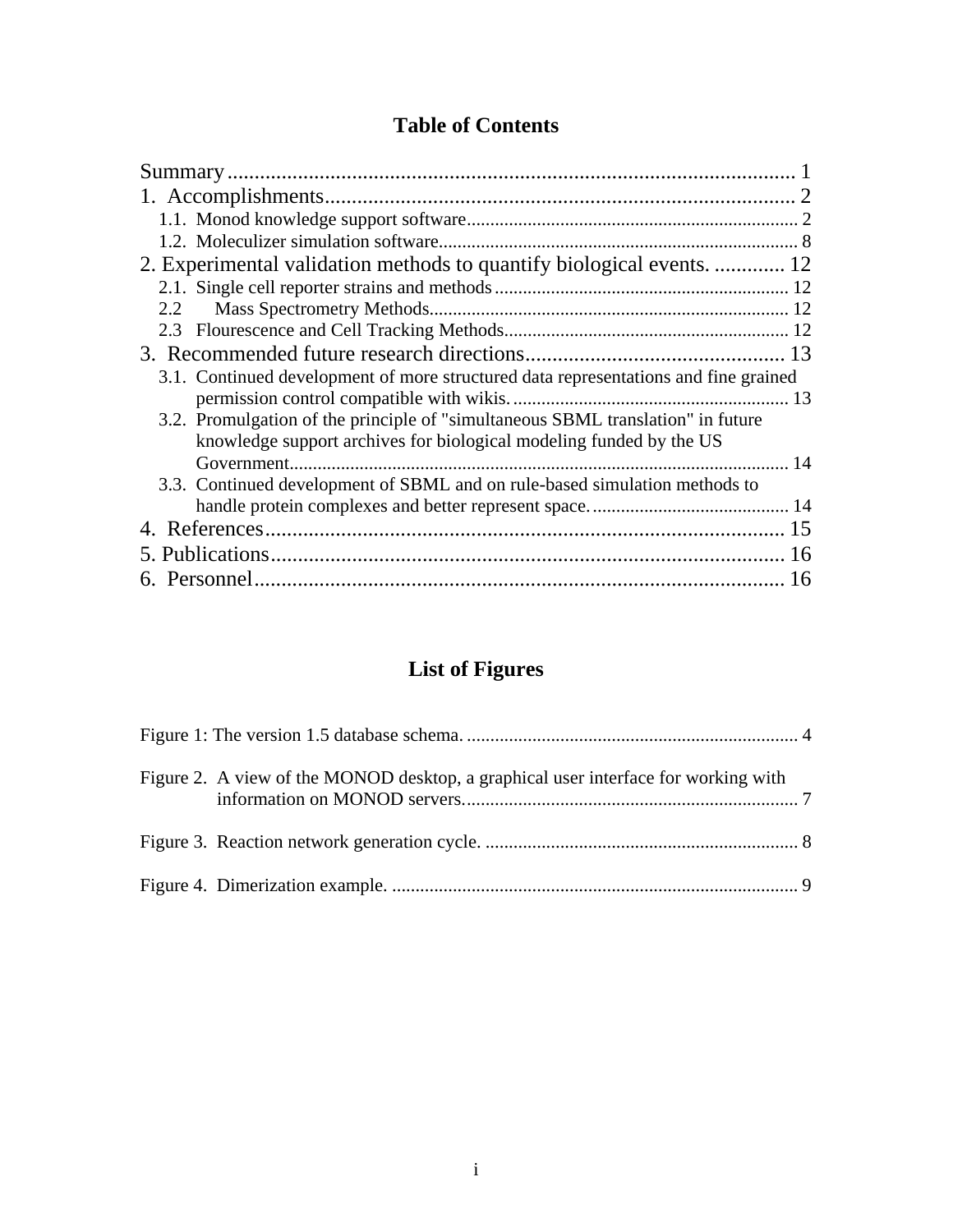### **Summary**

#### **Project goals:**

 The goals of the original three year project were generally to develop and experimentally validate rule based software and models of a number of common "modules" of biological function. We chose the modules to represent biological processes that would be useful in building intracellular logic devices based on principles beyond "protein and DNA" logic. Task 1 developed Model Kernel codes for modeling reaction kinetics, tracking individual molecules, and representing the behavior of prototype subcomponents such as G-proteins and receptors, protein association/dissociation, kinase cascades, and induction/repression of eukaryotic gene expression. Task 2 developed experiment methods for validating various aspects of some of the intracellular functions to be modeled in the first task. Added in the fourth year, Task 3 developed codes for organization and use of supporting knowledge from protein structure databases and notes taken from natural language literature. Task 4 developed codes for simulating systems of biochemical reactions and tracking movement of large numbers of individual protein molecules within cellular space.

#### **Accomplishments:**

Significant accomplishments under this project included the development of *Monod*, a knowledge-support software tool that represented data in a structure supporting attributes of both highly organized databases and free text, supported reaction based quantitative models by enabling objects including molecular species, reactions, processes, and effects. Monod embodied fine-grained, multi-user permission controls, enabled Systems Biology Markup Language (SBML) based model import and export, included a Graphical User Interface, and an early architecture for synchronized data storage in decentralized, peerto-peer repositories. We also developed the *Moleculizer* simulation software that provides a rule-based means to enable automatic generation of chemical reaction networks, a means to export reaction networks to other simulators, and a means to "collapse" output generated during runs into human-intelligible form. We also developed real-time fluorescence imaging methods for observing and quantifying signaling pathway protein translocation and activation events in samples of reporter strains containing various numbers of cells. Such methods provide insight into signaling pathway dynamics and a means for quantitatively measuring reaction information from small numbers of cells. The personnel contributing to this effort participated in various working groups and use cases worked throughout the program. Finally, the work under this project was described in a number of publications and lectures given by the principle investigator and contributors to this project.

#### **Recommended future research directions:**

 We recommend continued development of more structured data representations and fine-grained permission control compatible with wikis, promulgation of the principle of "simultaneous SBML translation" in future knowledge support archives for biological modeling funded by the US Government, and continued development of SBML and rulebased simulation methods to handle protein complexes and better represent space.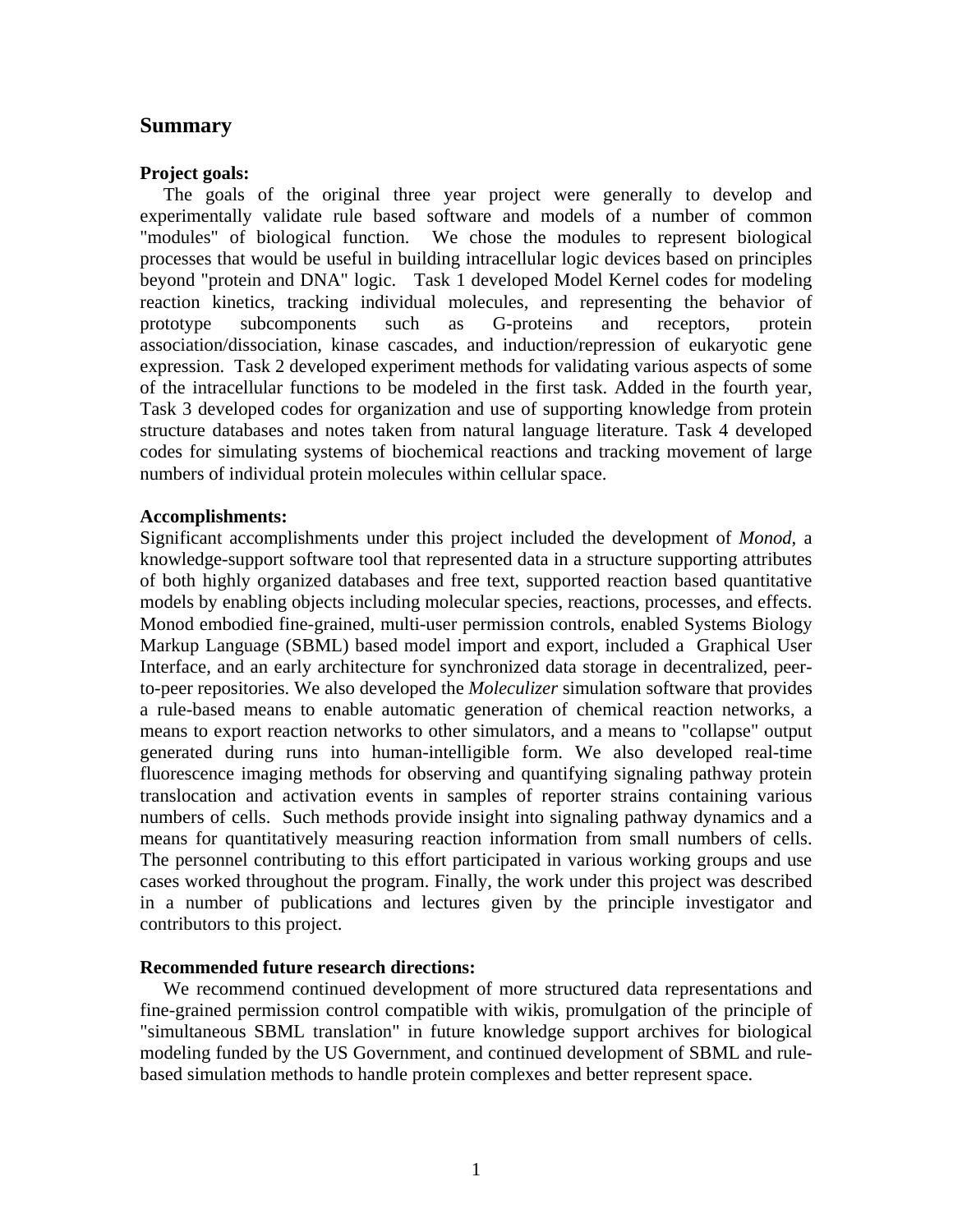#### **1. Accomplishments**

#### *1.1. Monod knowledge support software*

#### **1.1.1. Represented data in structure supporting attributes of both highly organized database and free text**

 MONOD (in the current version, 1.5) is an interactive web application: it runs on a server, and users interact with it through a standard web browser (Figure 1). Data are stored in a conventional relational database. MONOD makes use of numerous open source software products to map data to object-oriented data structures for the programmer and to present it to the user through the web interface. The scope of an individual MONOD installation can vary from one that serves a single user to one that serves a research community. The first implementation and populated database focuses on the signal transduction pathway that governs the response of budding yeast (*Saccharomyces cerevisiae*) to mating pheromone. The early steps of this pathway are effected by biochemical reactions among a small number of proteins. The database includes information about molecular species and interactions between them (such as binding, dissociation, and post-translational modification). This structure closely matches the natural language descriptions used by biologists to describe intracellular signal transduction pathways. Data representation is "fine grained": particles of entered information can be quite small, but multiple pieces of data are easily linked together.

 In contrast to the large, slowly updated blocks of information contained in individual journal papers and books, MONOD represents information as a large number of smaller connected pieces, each of which can be independently updated (Soergel, 1988, Soergel, 1977, Bush, 1945). In Eric Raymond's metaphor, we might think of books and journal articles as "cathedrals" and MONOD as a "bazaar" (Raymond, 1999). MONOD is in this sense like a Wiki, a system for collaboratively editing a set of interlinked web pages (Leuf and Cunningham, 2001) (see also http://www.wiki.org and http://www.wikipedia.org for a large-scale example), with the distinction that MONOD benefits from an organizational structure specific to its problem domain of molecular biology. While information in MONOD is often rooted in primary literature, its finegrained data representation makes it easy to browse and to search, and these attributes may make biological knowledge more accessible to those not comfortable reading the textbooks and primary literature (for example, students and people coming from engineering backgrounds). But we note that nothing in the fine-grained data representation prevents future investigators from selecting a set of linked results, submitting those to future "journal editors" for peer review, "publishing" the linked results to the database, and having a higher value ascribed to these bodies of work.

 We wrote MONOD in Java 1.4 using a number of well-known and well-tested open source software entities: the PostgreSQL relational database management system (http://www.postgres.org), the Apache web server (http://www.apache.org), the Resin-EE Java application server (http://www.caucho.com), Enterprise Java Beans (EJBs)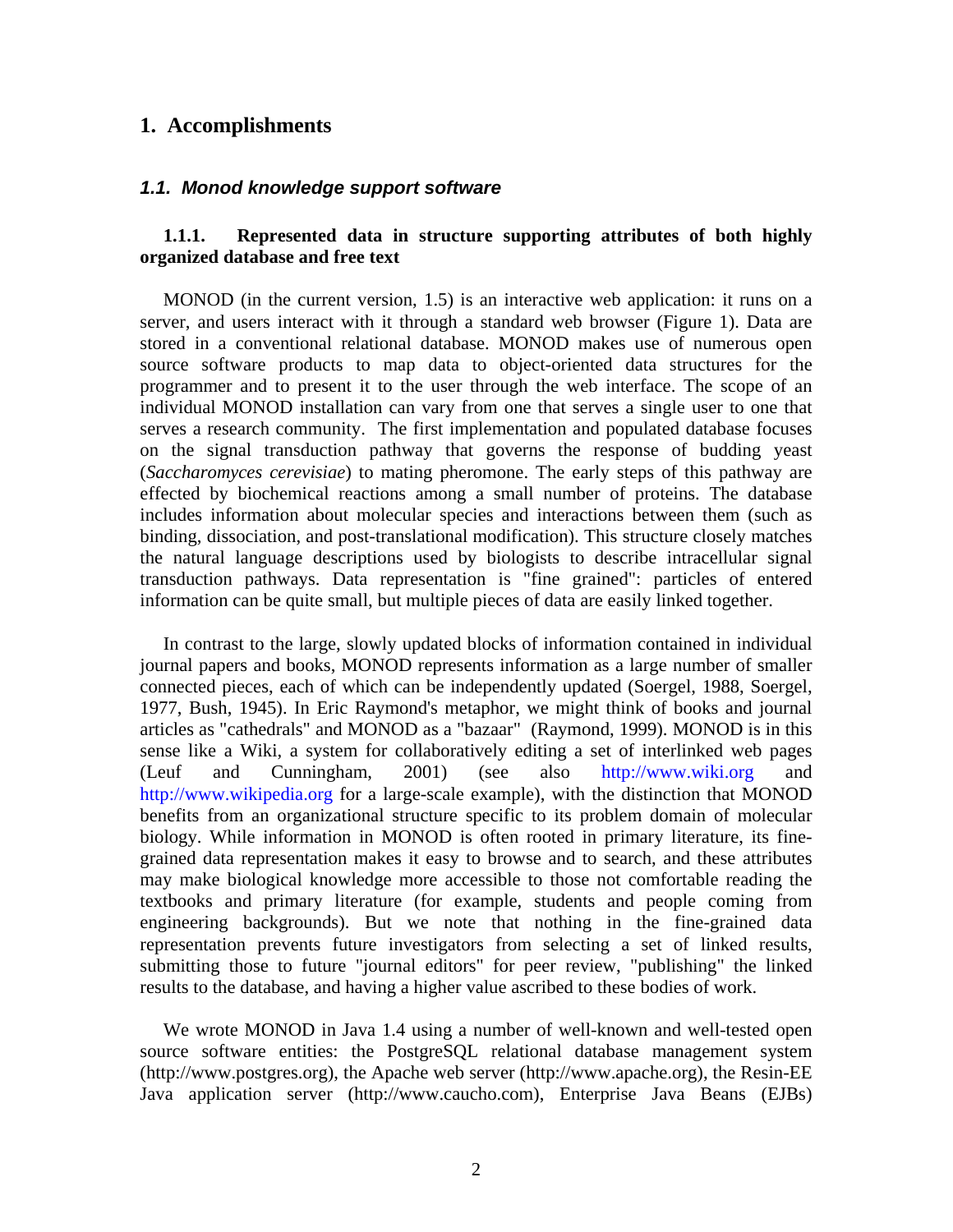(http://java.sun.com/products/ejb), Xdoclet (http://www.xdoclet.org), and the eXtensible Stylesheet Language Transformations (XSLT) (http://www.w3.org/TR/xslt). In MONOD, these software entities work together to translate web-based activities into commands that store and retrieve information in the relational database. All components of the system are freely downloadable and will run on Linux, Mac OS X, and Windows. The MONOD Desktop GUI is written in Java Swing, and can be started directly from a web page using the Java Web Start technology (http://java.sun.com/products/javawebstart). It communicates with the MONOD server using Resin's Hessian binary RPC protocol (http://www.caucho.com/hessian).

 We show the schema of the database that now underpins MONOD in the entityrelationship diagram in Figure 1. The most important point about this schema is that it is adapted to descriptions of biological systems that can be reduced to named molecular species and the reactions they undergo. At the same time, because many generic functions are associated with a "Coreobject" table from which all others inherit, we and others can extended this schema to include different kinds of biological knowledge. If, for example, we were to add a "Sequence" table (also inheriting from "Coreobject") to represent nucleic acid sequences, then sequence records would automatically support all of the generic functions: textual annotations, citations, user permissions, and so on. MONOD was first released in April 2002, under the GNU Lesser General Public License (LGPL) (Free Software Foundation, 1991). Its source code may be freely downloaded (from http://monod.molsci.org) and modified. As of this writing, the current version is 1.5.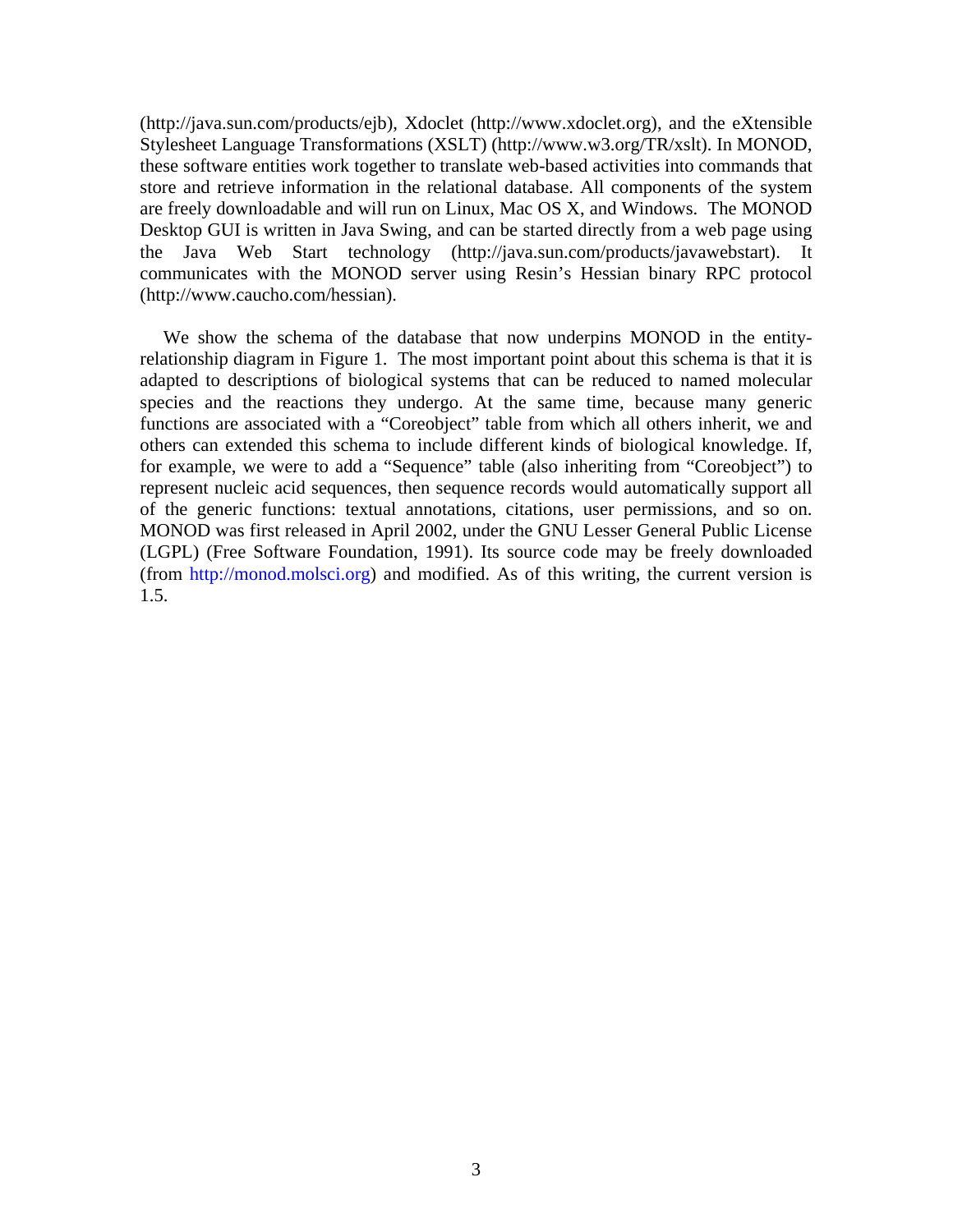

**Figure 1: The version 1.5 database schema.** 

Core objects provide generic functionality, such as user permissions, revision control, annotations (Notes), literature citations (Papers), and keywords. Most other tables, such as Species and Bioprogress, inherit this functionality. Small squares denote many-to-many link tables, and plain arrows denote many-to-one relationships.

The thinking and progress on MONOD was described in a PDF version of a manuscript, Soergel et al., 2004, which we delivered to the project integrators. We also submitted it for publication in PLOS Biology. The paper was rejected and we have no plans to publish it at this time.

#### **1.1.2. Supported reaction based quantitative models by enabling objects including molecular species, reactions, processes, and effects**

 MONOD uses a general representation for reactions and other processes. A *process*  consists of a set of *effects*, where each effect describes the participation of one molecule of a species in the process and the role it plays (i.e., input, output, or catalyst), taking into account the modification state of the molecule and its location within the cell. This structure provides a consistent framework to represent different kinds of intracellular processes, including enzymatic reactions, protein complex formation, passive and active transport processes, and diffusion. For example, in MONOD a hypothetical dimerization reaction  $A + B \rightarrow C$  is a process with three effects: it removes one molecule of A (from the plasma membrane, say, and only if it is phosphorylated), and removes one molecule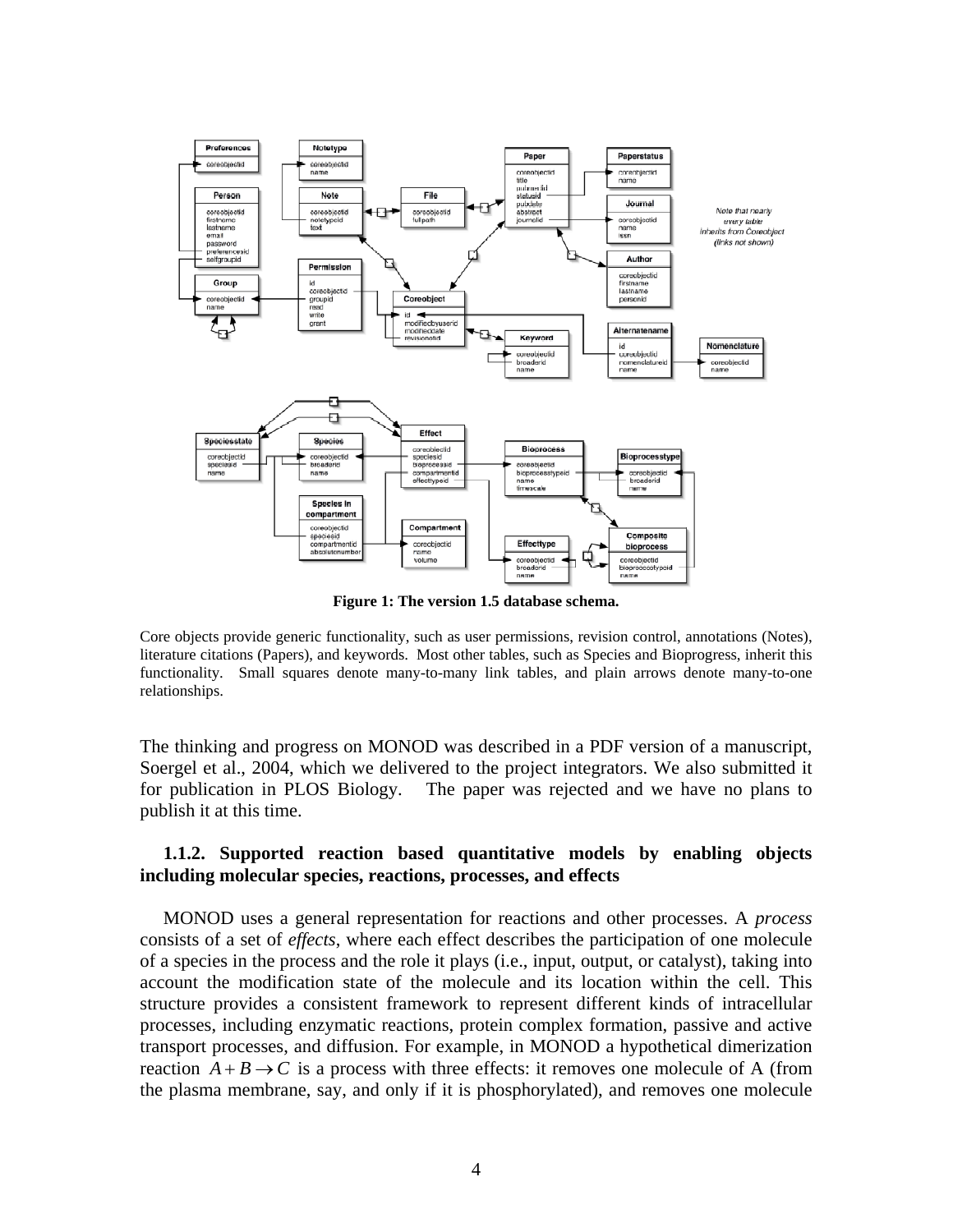of B (from the cytosol), and ejects one molecule of C (into the plasma membrane, and in a certain modification state). Similarly, a hypothetical nuclear export process has four effects: it removes a molecule from the nucleus, places it in the cytosol, and hydrolyses ATP in the process, and this occurs only if a transport protein is present in the nuclear membrane (a requirement represented as a fourth effect).

 To every reaction, species, state, or other object, the user can attach annotations, including citations and keywords. This capability is quite general: annotations can consist of text and attached files (such as images, movies, data tables, or other file types), annotations can be searched, and annotations can be annotated. For instance, a user might want to explain how an estimate for the number of molecules of a certain protein in an average cell was derived. The detail page for that estimate will show the annotation explaining the underlying experiments or reasoning, along with any supporting citations or graphics. Other users might add competing estimates for the same value, each with its own distinct annotations and citations. In the specific case of citations, MONOD automatically imports full references from PubMed, given a PubMed ID or journal, volume and page. The user can also select references to be imported using the integrated PubMed search tool. MONOD will download PDF versions of the selected papers when available, gaining access through the user's electronic journal subscriptions as necessary. In the specific case of keywords, for example "journal club" or "G protein", the user can access the "keyword detail" page to browse journal club papers, or entries involving G proteins. Once data and annotations have been entered, users can search the database using a standard text search box, and browse the database contents by clicking on links between records.

#### **1.1.3. Embodied fine-grained permission control**

 MONOD provides a medium for structured communication among its users. The idea is that, by allowing users to make entries into the system visible to others, the program allows investigators to construct models collaboratively and to discuss them. For example, suppose researchers disagree on the value of a reaction rate; in this case, the disagreement will be recorded, and will become apparent when browsing the accumulated entries in MONOD. In this aspect, the program can also be used as a typical web discussion forum, allowing users to reply to one another's postings.

 But this aspect of the program's functionality is aided by a fine-grained privilege system. Access to such discussions (indeed, to any data or annotations in the system) can be restricted to specific groups of users through this system. The program requires users to log in with a username and password, and tracks this information throughout each session. When creating or editing a record, the user can specify which individuals or groups may view the entry, modify it, or grant privileges on it to others. For example, a user might enter an idea as a private annotation. She might subsequently release it to designated individuals and, still later, to all users of that instance of MONOD, thereby "publishing" the information within that microcosm. MONOD also incorporates a revision control system, similar in concept to the Concurrent Versions System (CVS) (Cedarqvist et al., 1993) that is widely used to coordinate the development of software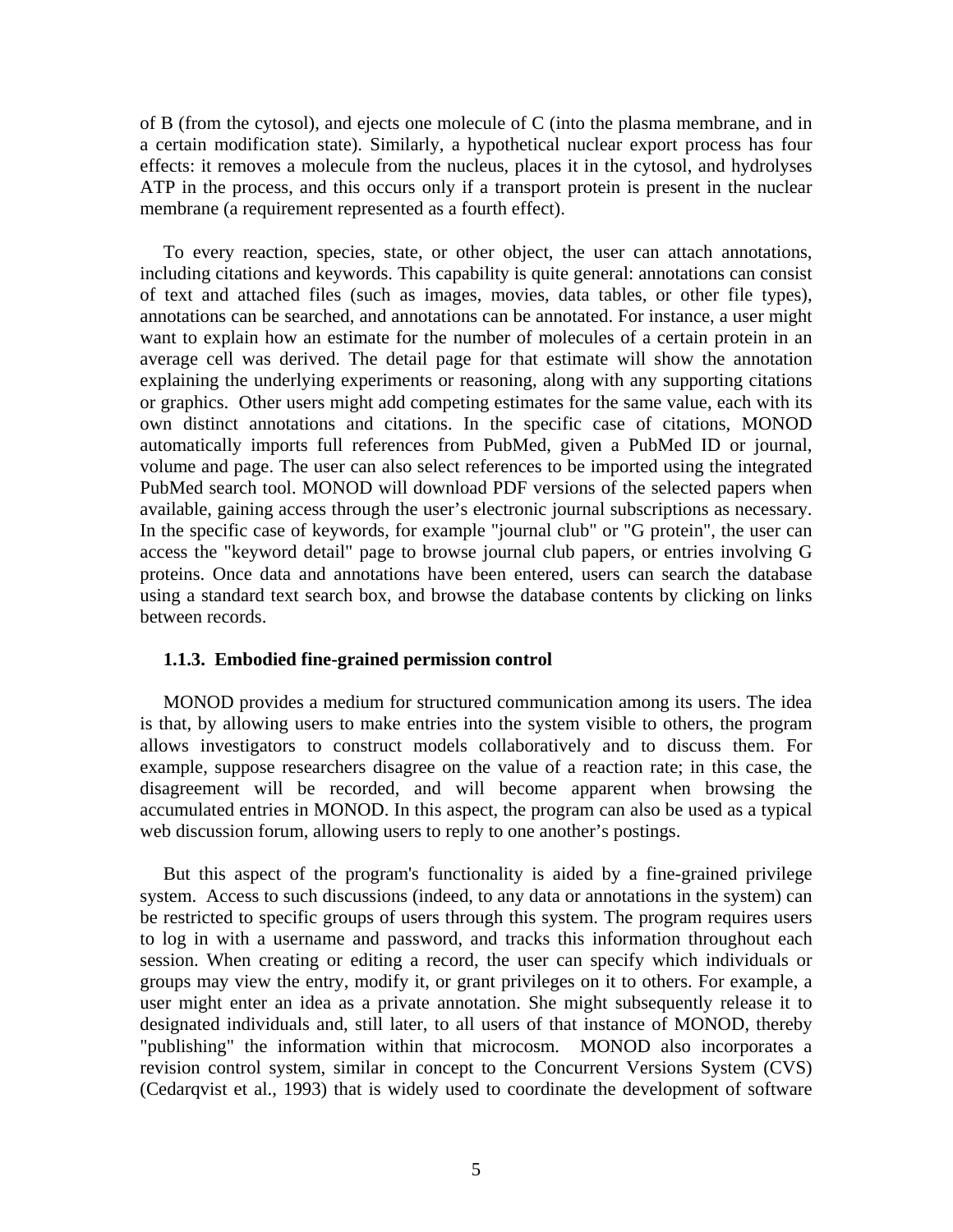projects. Like CVS, MONOD retains every revision of every record, along with a time and date stamp and the name of the user who made the revision. Normally, users only see the most current revisions of records, but they may choose to view any record from any time in the past. The revision control system allows the program to capture disagreements, and allows users to explore the history of such disagreements by studying branches of the revision tree. As researchers modify different records over time, this aspect of the program will provide a primary record of how the understanding of a biological system develops.

#### **1.1.4. Enabled SBML based model import and export**

 Currently MONOD allows for import and export of data via SBML. We wish to allow the export of MONOD models to the Moleculizer stochastic reaction network generator and simulator and to other rule based simulation programs. For these purposes, we worked with the SBML group to bring about modifications SBML Level 2 to better support protein complexes and other species types (this work continues to this day).

#### **1.1.5. Developed Graphical User Interface**

 We initially implemented MONOD as a web application because doing so allowed remote users to access it easily via standard browsers. It is fair to describe this first interface as a GUI. But we found that the web interface is cumbersome; many mouse clicks are required to accomplish any given task, and the resulting delays are frustrating to the user. The functionality this type of interface can offer is inherently limited. For this reason, we began developing a desktop graphical user interface (GUI) client, called MONOD Desktop (a beta version is now available). This client communicates with a backing MONOD server, but provides a more fluid and dynamic user interface (Mandel, 1997, Raskin, 2000), with contextual pop-up menus, drag-and-drop capabilities, and better navigation. MONOD Desktop includes four primary components: a search interface; an annotation editor, allowing connection of a single annotation to multiple species or processes by drag-and-drop; a diagrammatic model editor using the Kohn molecular interaction notation (Kohn, 1999, Kohn, 2001); and a "workspace navigator" for quick access to favorite items and work in progress (Figure 2).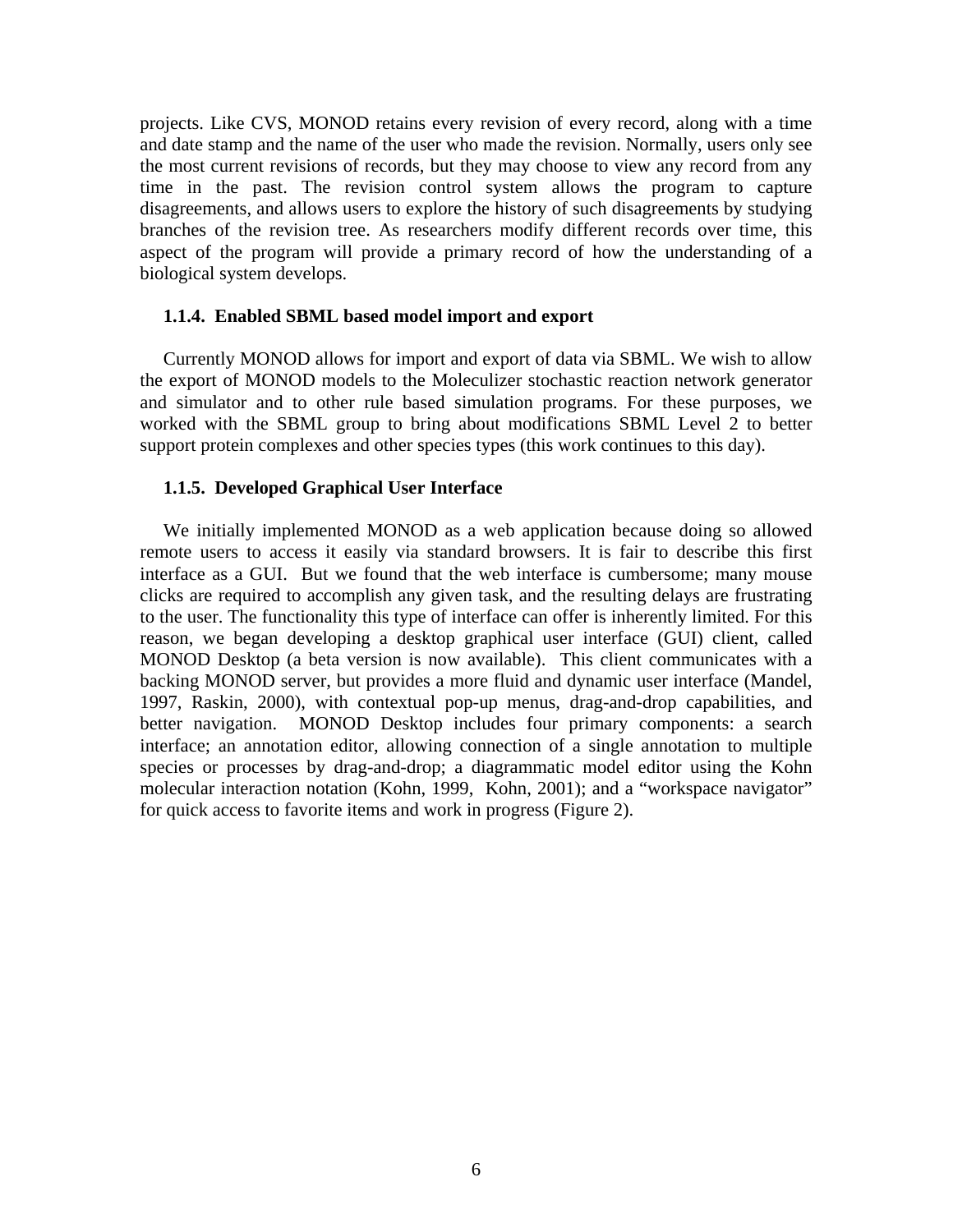| 000                                | Momod                                                                                                                                                                                                                                                                                                                                       |                                                                                                                                                                                                                                                                                                 |  |  |
|------------------------------------|---------------------------------------------------------------------------------------------------------------------------------------------------------------------------------------------------------------------------------------------------------------------------------------------------------------------------------------------|-------------------------------------------------------------------------------------------------------------------------------------------------------------------------------------------------------------------------------------------------------------------------------------------------|--|--|
| <b>File View Create</b><br>nnn     | Workspace Navigator                                                                                                                                                                                                                                                                                                                         |                                                                                                                                                                                                                                                                                                 |  |  |
| File Edit View Help                | <b>CCC</b><br>Model Editor                                                                                                                                                                                                                                                                                                                  | 888<br>Monod Data Miner                                                                                                                                                                                                                                                                         |  |  |
| C(x t)<br><b>REPAIR FOR</b><br>000 | File Edit Annotate View Create Help<br>C4r34<br>Farl<br>Note Details                                                                                                                                                                                                                                                                        | Models<br>Species Process Literature Note<br>This case insensitive search supports wild card character (") and multiple search tokens<br>idelimited by space with AND condition assumed). An asterisk (*) in the keyword will return<br>at terms for the selected object type. (e.g., odc x*z). |  |  |
|                                    | Submit<br>Delete<br>Camcel                                                                                                                                                                                                                                                                                                                  | Keyword:<br>stes<br>Submit<br>Cancel<br>Clear                                                                                                                                                                                                                                                   |  |  |
| Note Type:                         | <b>Comment</b><br>Hypothesis/Eurekal<br>Image/Graphic<br>LIRE                                                                                                                                                                                                                                                                               | Process Name<br><b>A</b> Process Type<br>Effect Species<br>Effect Location<br><b>Effect Typ</b><br>(Ste5:Ste11) -> Ste11 Dissociation<br>(Ste5:Ste7) -> Ste5 + Dissociation<br>Stell + SteS -> (Ste Association<br>Ste4 + Ste5 -> (Ste4: Association)<br>Ste5 = Ste7 -> (Ste5 , Association)    |  |  |
| Note Text:                         | Assume that Ste11 and Cbg do not affect rate. Since Fus3 and Ste7 b<br>each other as well as to SteS, they must bind SteS cooperatively. Thu<br>presence of Fus3 (either unphosphorylated or phosphorylated) will aff<br>this rate. See note at the bottom of this document for more on the<br>cooperative binding of Ste7. Fus 3 and Ste5. | $1 + 1$<br><b>Effect List</b><br>Note Annotation<br>Literature Annotation<br>D.<br>Note Type<br>Note Text<br>Assume that Stabband Chards not offer are<br>Process: (Ble5.8)<br>Comment<br>View/Edit Details                                                                                     |  |  |
| <b>Process</b><br>Process:         | Annotatees File Attachment<br>Annotation<br>To Remo<br>٠<br>Data Type<br>Data Name<br>$15te5: SteZ - 3.5te5 + SteZ$<br>8<br>$Ste5 + Ste7 - > (Ste5:Ste7)$                                                                                                                                                                                   | Add File Attachment<br>Annotate with Note<br>Annotate with Literature                                                                                                                                                                                                                           |  |  |
| Tel                                |                                                                                                                                                                                                                                                                                                                                             | $3 - 1$                                                                                                                                                                                                                                                                                         |  |  |

 **Figure 2. A view of the MONOD desktop, a graphical user interface for working with information on MONOD servers.** 

It allows searching, browsing, and editing data with more fluidity and ease than is possible through the web interface, and it enables users to draw diagrams of reaction networks.

#### **1.1.6. Made progress toward architecture for synchronized data storage in decentralized, peer-to-peer repositories**

 In the present version of MONOD, collaboration is possible only between users of the same instance of the program, and remote users need to access the single server that runs it. If MONOD proves to be a useful knowledge sharing mechanism and the number of people using it increases, we could imagine creating a single, central, MONOD server. However, at present we believe that a linked network of distributed servers will be more secure, faster, and more reliable. In this vision, a future MONOD network would grow organically as more labs establish and maintain individual servers. This development path should better address security concerns, since private data can be stored on a local server under the physical control of laboratory that generates it, thereby ensuring local control of who accesses the data (for example, any users outside the lab group might be prevented from accessing certain data, perhaps with an exception for one trusted collaborator who backs up the data on a remote server). This architecture should also give better performance, since users would interact primarily with their local servers, which will intelligently cache remote data. In this architecture, an individual interacting with a local server would have the illusion of accessing a single worldwide database.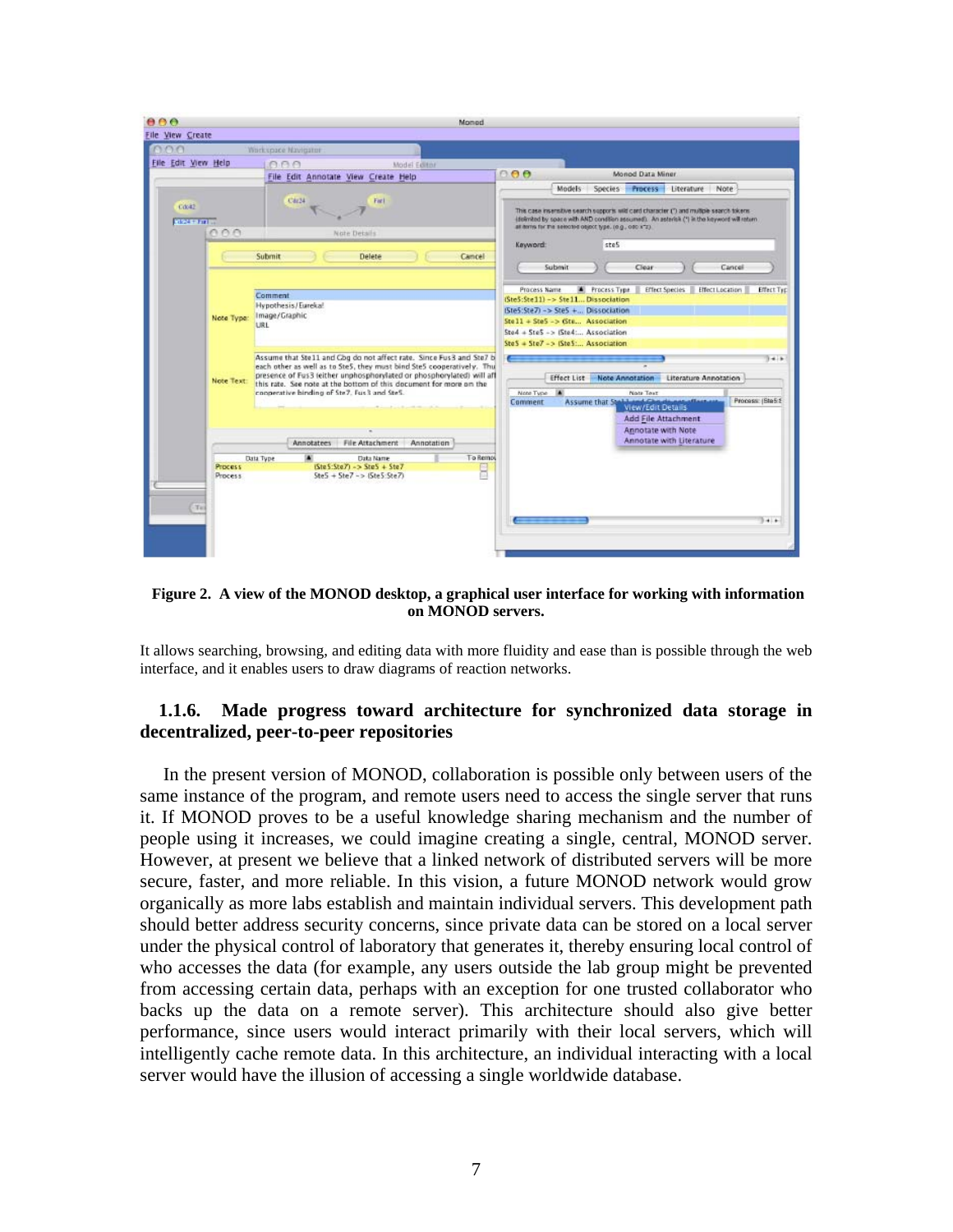Toward the very end of the project period, a software developer, Jay Doane, made significant progress in working out the problems associated with this decentralized data storage, problems which are significant in any peer-to-peer computing network.

#### *1.2. Moleculizer simulation software*

#### **1.2.1. Developed rule based means to enable automatic generation of chemical reaction networks.**

*Moleculizer* generates reaction networks by a cyclic process (Figure 3) attached to, but largely independent of the core stochastic simulation machinery that generates reaction events. This fact makes it possible to port *Moleculizer's* reaction network generation method to stochastic simulators of other kinds.



**Figure 3. Reaction network generation cycle.** 

*Moleculizer* creates reactions involving a new species when the first molecule of the new species appears. If the new reactions have new product species, it enters them into a growing database of species known to the simulation. Later, when the first molecule of one of these new product species appears because a reaction event occurs, *Moleculizer* triggers the reaction generation cycle again. The bold vertical line between reaction generation and the stochastic simulation engine is intended to indicate that *Moleculizer's* species and reaction generation machinery and the basic stochastic simulation machinery are not deeply intertwined, so that *Moleculizer's* species and reaction generation machinery can be coupled easily to other kinds of stochastic simulation algorithms.

We describe how *Moleculizer* builds a reaction network with an example, the generation of a family of dimerization reactions and their products, illustrated in Figure 4. Reaction generation starts when the first molecule of a species appears in the run. The triggering molecule may appear in the initial population of the simulation or when some reaction produces it. Suppose that the molecule is a complex *C1*, and that this complex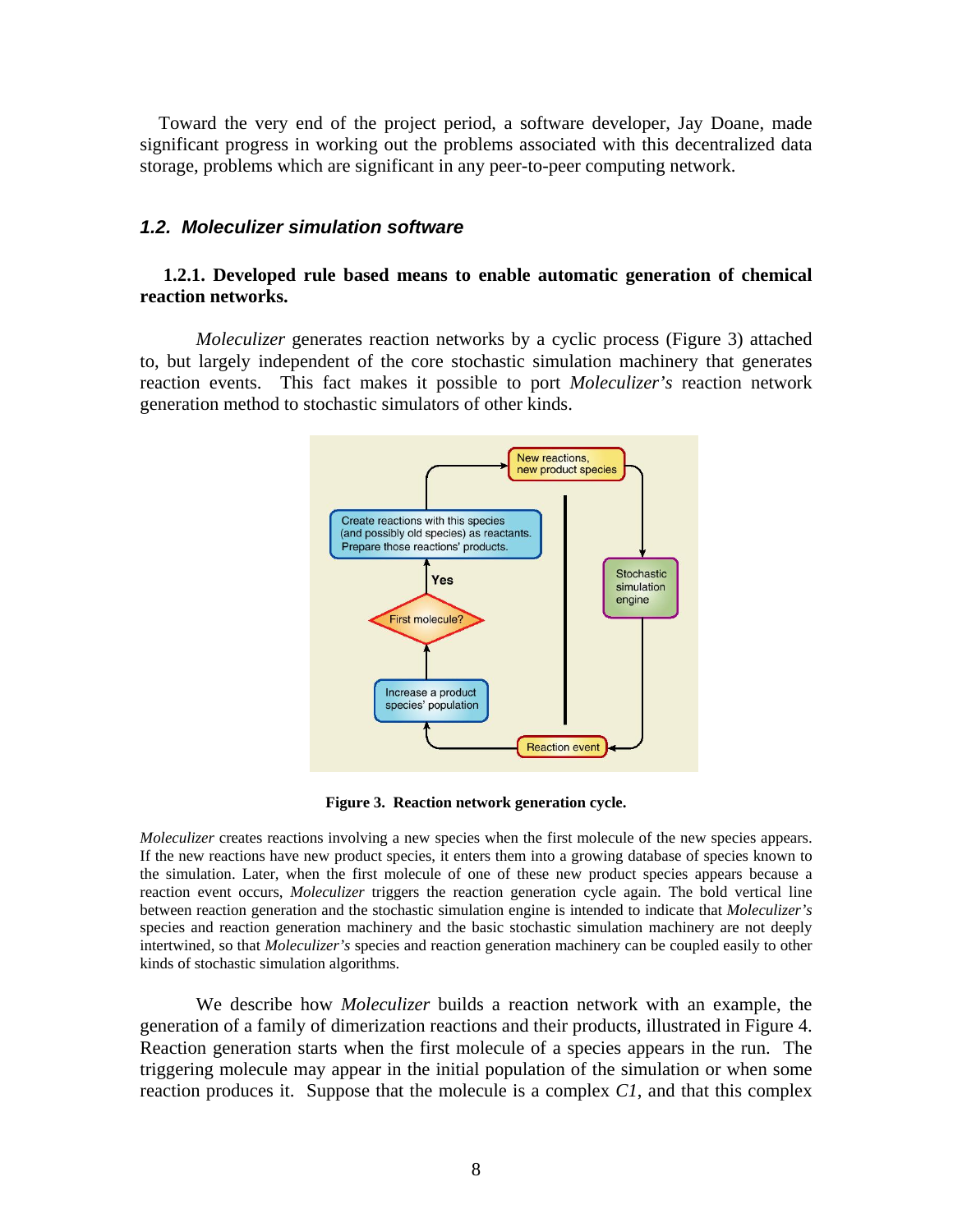contains a simple protein *P1*. Suppose that there is already a known complex *C2* containing another simple protein *P2*. Also, suppose that the user has specified on-rates and off-rates for *P1* and *P2* at binding sites exposed in the complexes *C1* and *C2*. *Moleculizer* asserts that the dimerization between *P1* and *P2* implies a dimerization between *C1* and *C2*, since these two complexes expose "compatible" binding sites. *Moleculizer* constructs the asserted reaction in two steps, estimating the dimerization rate, then preparing the dimerization product species *C*.



**Figure 4. Dimerization example.** 

When the first molecule of a new complex species C1 appears, *Moleculizer* creates dimerization reactions for free binding sites exposed by C1 and free binding sites on already-known complexes such as C2 that display a compatible binding site. It extrapolates the rate of the new dimerization reaction from the rate of a user-provided prototype P1-P2 dimerization by correcting for the molecular weights of the new reactants C1 and C2. It enters the product complex C into its database of complex species when it constructs the new dimerization reaction

*Moleculizer* estimates the reaction rate by correcting the rate at which the simple proteins *P1* and *P2* dimerize for the larger molecular weights of the complexes *C1* and *C2*. This correction is done by reference to the formula

$$
c_{\mu} = V^{-1} \pi d_{12}^2 (8kT / \pi m_{12})^{1/2} \exp(-u_{\mu}^* / kT)
$$
 Equation 1.

from Gillespie's original exposition of the Stochastic Simulation Algorithm in (Gillespie 1976, sec.2, eq. 6) and treated further in (Gillespie 1992). This expression relates a binary reaction rate to external factors such as temperature and to physical properties of the two reacting molecules, including their masses. The masses appear in the factor  $m_{12}^{1/2}$ , defined by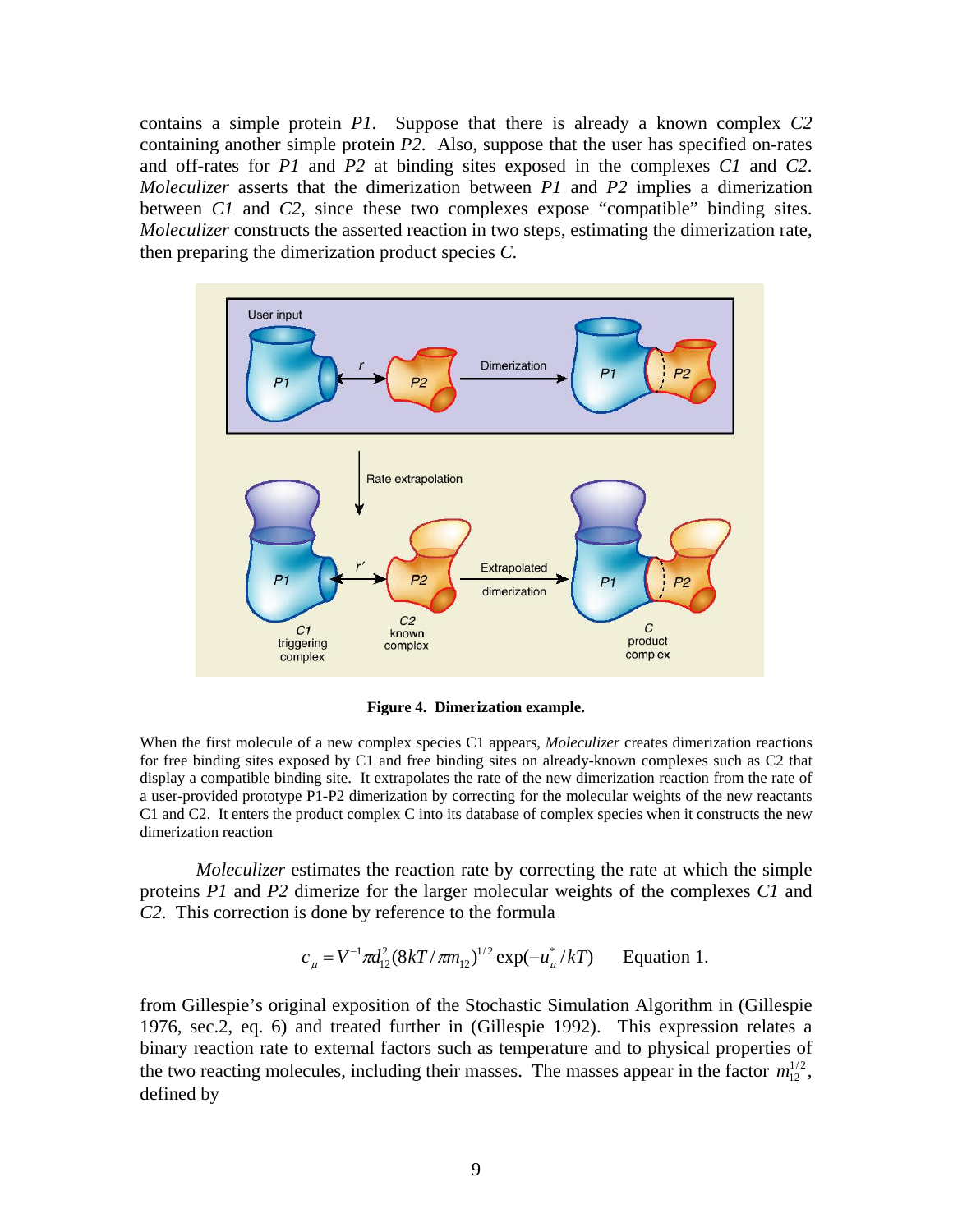$$
m_{12}^{1/2} = \sqrt{\frac{m_1 m_2}{m_1 + m_2}},
$$
 Equation 2.

where  $m_1$  and  $m_2$  are the molecular weights of *P1* and *P2*. *Moleculizer* estimates the dimerization rate r' between the complexes C1 and C2, of mass  $m'_1$  and  $m'_2$  respectively, by assuming that

$$
r'\sqrt{\frac{m_1m_2}{m_1+m_2}} = r\sqrt{\frac{m'_1m'_2}{m'_1+m'_2}}.
$$
 Equation 3.

This amounts to assuming that the other factors in Gillespie's formula above remain the same for the new reaction. We realize that this assumption is unwarranted for the ideal molecular diameters involved in  $d_{12}$ . In fact, *Moleculizer 1.0* does not represent or use the geometry of molecules at all, an issue we intend to address in future development.

 The second step in building the new reaction is "preparing" the dimerization product species *C.* This means making an entry for *C* in the growing database of all species and their numbers known to the simulation. The program forms a two-part description of *C*, giving its structure and the states of its simple protein constituents. The structure is derived from the structures of *C1* and *C2*, and the states are the same as they were in *C1* and *C2.* If *C* has already appeared in the simulation, the program will locate it in the database of species. If *C* is new, then *Moleculizer* enters it into the database with a population of zero. But *Moleculizer* does *not* generate all the new reactions having *C* as a reactant until the first triggering molecule of *C* appears, for example, because the justconstructed dimerization reaction of *C1* and *C2* occurs for the first time. If Moleculizer did not temporize in this way, the network of all possible reactions and reactants would be generated at the start of the simulation. Instead, it generates reactions at the last instant before the simulation might demand them. By analogy with industrial production, we call this "just in time" reaction generation.

The above description of dimerization reaction construction illustrates how the program builds all the automatically generated reactions and their product species. *Moleculizer* modules provide reaction generators to construct several different classes of reactions involving complex substrates, such as dimerizations, decompositions, and enzyme-substrate reactions, along with their complex product species. This rule-based, "just in time" approach was the main goal of this DARPA-funded work.

 We delivered a working version of Moleculizer and documentation to the project integrator and published Moleculizer in a well regarded article in 2005 (Lok L, Brent R. Automatic generation of cellular reaction networks with Moleculizer 1.0. Nature Biotechnology 23, 131-136 (2005)). We worked with a number of groups including Steve Plimpton at Sandia Labs to "port" the basic concepts to other simulation software. Work on Moleculizer and related simulation continues, with money from the US National Institute of Health and from the Japanese E-cell project.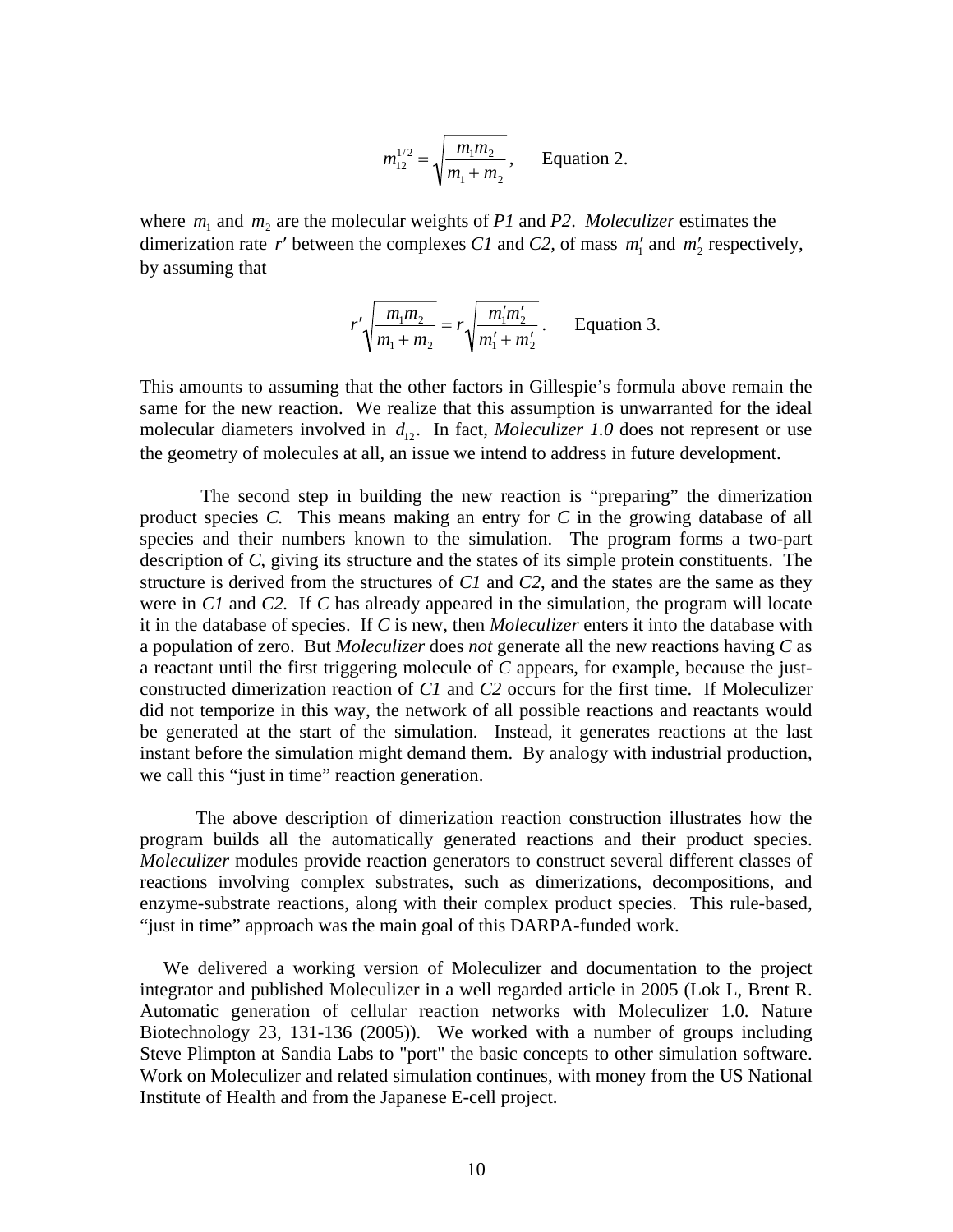#### **1.2.2. Developed means to export reaction networks to other simulators**

The appearance of Systems Biology Markup Language (SBML, http://www.sbml.org ), and the development of MONOD at The Molecular Sciences Institute, both encouraged us to adopt an XML-based approach to file formats. Given the additional incentive of powerful translation facilities, such as XSLT (Tidwell 2001), we settled on XML as a "base" language for communication with and among all the programs in the Moleculizer family.

The decision to use XML as the base language necessitates an editor to help users cope with XML's verbosity and complexities of the simulation specification. We chose the Java-coded XML editor *xmloperator* (Demany, D. http://www.xmloperator.net), which runs on many platforms. *Xmloperator* provides "guided editing," which disallows changes not conforming to the specified syntax of the input file and automatically inserts required material. We wrote syntax descriptions that customize *xmloperator* to each of the file formats connected with *Moleculizer*. We wrote translators enabling *xmloperator* to convert *Moleculizer* documents into web pages linked to documentation. A user commencing to write a *Moleculizer* model is thus presented with a template document, help in filling it out, and web-based documentation to explain it.

We have provided several tools to convert *Moleculizer's* reaction network output into formats useful to other simulators. One translator generates input for *rk4tau*, an experimental stochastic simulator. *rk4tau* is based on Gillespie's "tau-leaping" (Gillespie 2001) idea. It contains parts of a standard high-order adaptive Runge-Kutta solver for ordinary differential equations. *rk4tau* is still experimental; it succumbs frequently to the same stiffness phenomenon (Deuflhard & Bornemann 2002) that hinders the use of many standard ("explicit") methods of solving ODEs when applied to chemical reaction systems. We have released it along with *Moleculizer* as a demonstration target simulator, and we anticipate that we will apply recent improvements in tau-leaping approach (Gillespie & Petzold 2003) (Rathinam *et al.* 2003) in later releases.

Another translator converts *Moleculizer's* reaction network output into input for *odie*, a simple simulator based on solving ODEs. This program uses the Bulirsch-Stoer algorithm, an "implicit" method of ODE solution that does not suffer from stiffness.

Finally, a third translator converts *Moleculizer*-generated reaction networks into SBML Level 2, a markup language to facilitate communication among biological simulation tools. Since SBML Level 2 does not handle complexes, it is necessary to refer back to the *Moleculizer* reaction network to get the structure of complex species put into the SBML Level 2 file. The next version of SBML, Level 3, will convey nearly all of the content of a *Moleculizer*-generated reaction network, including the structures of complex species and modifications of their constituents.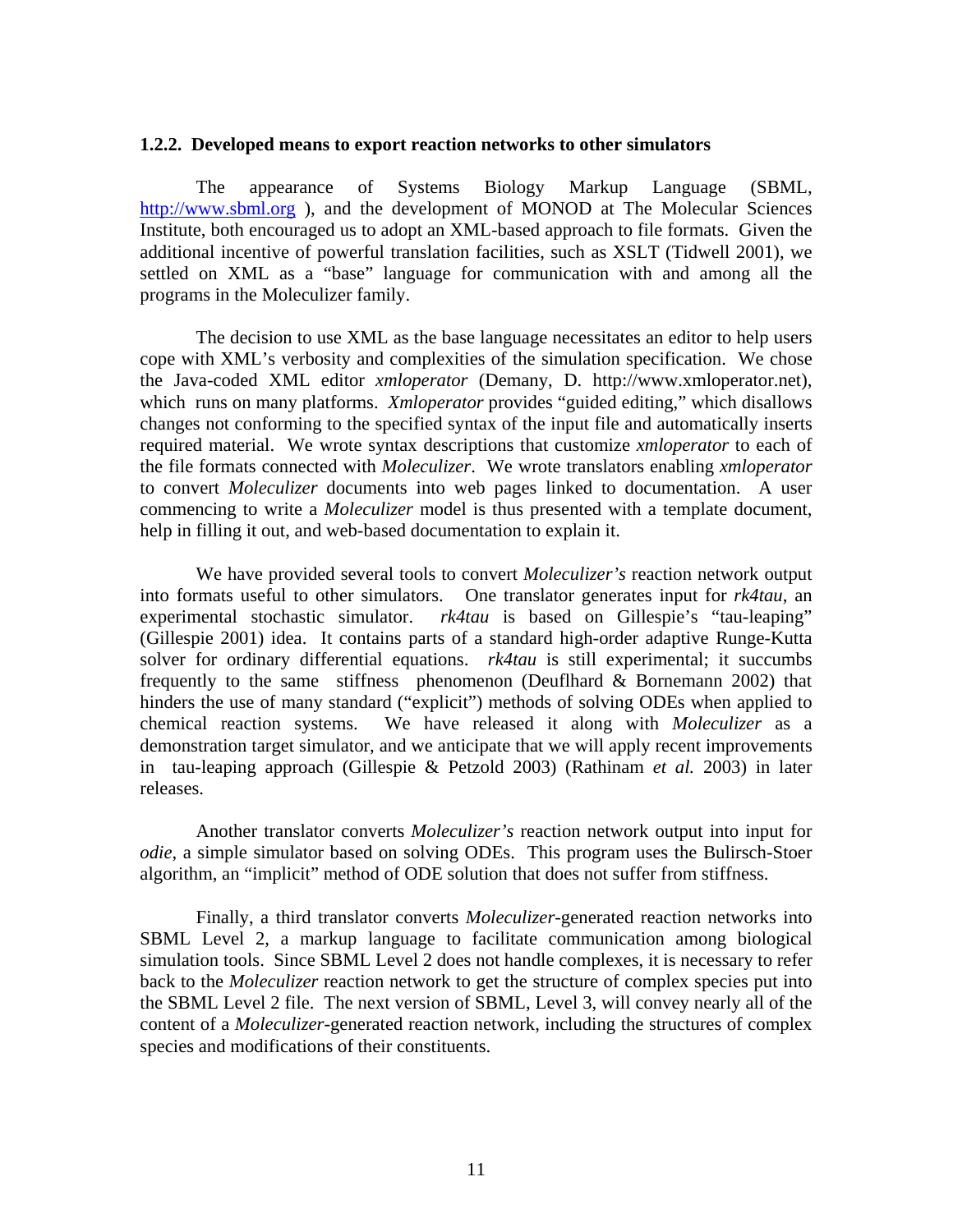#### **1.2.3. Developed means to "collapse" output generated during runs into humanintelligible form**

 *Moleculizer* allows the researcher to bundle output about elementary reactions and species into the same "biological" level of abstraction as the input. The level of abstraction is defined by the researcher. For example, a biologist can easily arrange that a single trace on an output plot give the total population of all those species of complexes that contain a particular protein. For the researcher, Moleculizer's parallel simplifications in simulation setup and output provide protection from the full, unintelligible blast of the explosion of species and reactions that appear during a large simulation.

### **2. Experimental validation methods to quantify biological events.**

#### *2.1. Single cell reporter strains and methods*

We used an engineered "early" real-time single-cell reporter strain expressing the pathway protein Ste5 as a YFP fluorescent fusion protein to quantify Ste5-YFP movement from the cytoplasm to the plasma membrane in response to the addition of an external signal, alpha factor. From such experiments we hoped to be able to produce a measurement of the binding constant of Ste5 to another pathway protein, Ste4 at the membrane, as well as a measure of the diffusion constant of Ste5 in the cytoplasm. Progress also included the development of a statistic that is sensitive to translocation, as well as a model to account for the observed data.

#### *2.2 Mass Spectrometry Methods*

Progress towards developing mass spectrometric methods to measure the information processing components from a very small numbers of cells. Though this work was highrisk, we made progress developing experimental methods to make sensitive, quantitative measurements of post-translationally modified proteins from thousands of yeast cells, with the goal of optimizing these methods to increasingly smaller numbers of cells. Preliminary experiments show that there are significantly more sites of phosphorylation on pathway proteins than have previously been reported in the literature. We are now systematically cataloging sites of phosphorylation on all pathway components in the presence and absence of alpha factor.

#### *2.3 Flourescence and Cell Tracking Methods*

We also to analyzed transcriptionally-activated fluorescence reporters in single cells, with a goal of developing software to measure several quantitative characteristics of the alpha factor system. We created Cell-ID 1.0, a cell-tracking code and data analysis program for use with images from single cells on a fluorescence microscope. This advance enables a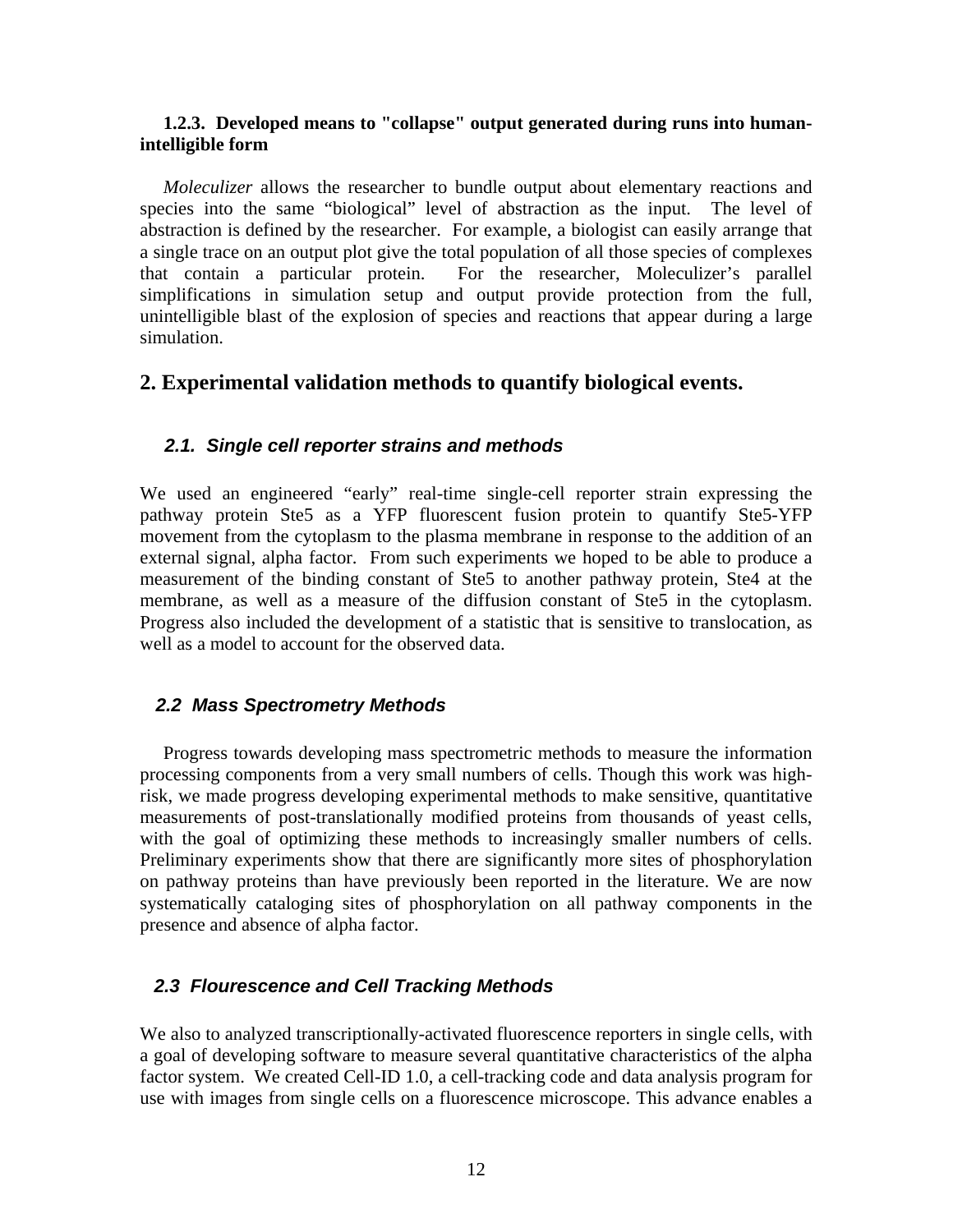user to take several hundred well-focused bright-field/fluorescence data samples without human oversight. We have demonstrated that with Cell-ID 1.0 the movement of a protein from the cytoplasm to the membrane, the association and dissociation of pairs of nuclear proteins, and quantitative differences between individual cells can be studied using fluorescent reporter molecules.

We also developed experimental methods to make sensitive, quantitative measurements of post-translationally modified proteins from thousands of yeast cells, with the goal of optimizing these methods to increasingly smaller numbers of cells. Experiments showed that there are significantly more sites of phosphorylation and ubiquitinylation on pathway proteins than have previously been reported in the literature.

We used the Odyssey Infrared Imaging System (Li-Cor) to quantitatively measure pathway proteins from small numbers of yeast cells by Western blot analysis. Analysis to date on 13 of 25 pathway proteins shows that there are large differences in the number of pathway components per cell. The range determined varies from several hundred molecules per cell to 20,000 molecules per cell. Both the methods for quantification and the most striking initial conclusion arising from them, is that the number of molecules in many cases varies greatly from published results, are relevant to the work of many biologists.

## **3. Recommended future research directions**

### *3.1. Continued development of more structured data representations and fine grained permission control compatible with wikis.*

 The idea that no biological model should ever be distributed without the ability for any user to learn about the sources of information used and choices made by the modelbuilder seems so logical that we wish every member of the model-building community would practice it. We believe that DARPA, NIH, and NSF should make doing so a condition of future government funded work. To that end, we are articulating that as a "pillar" of "principled model development" in a forthcoming manuscript by Kirsten Benjamin *et al.* and promulgating it at openwetware.org. Also, we are communicating with members of the wiki community to try to make fine-grained permission control and revision tracking a part of future wiki development. We are also frequently involved in discussions as to how one might make storage and retrieval of knowledge in wikis more structured, while recognizing that, at the core, this is a terribly difficult problem given how wikis work.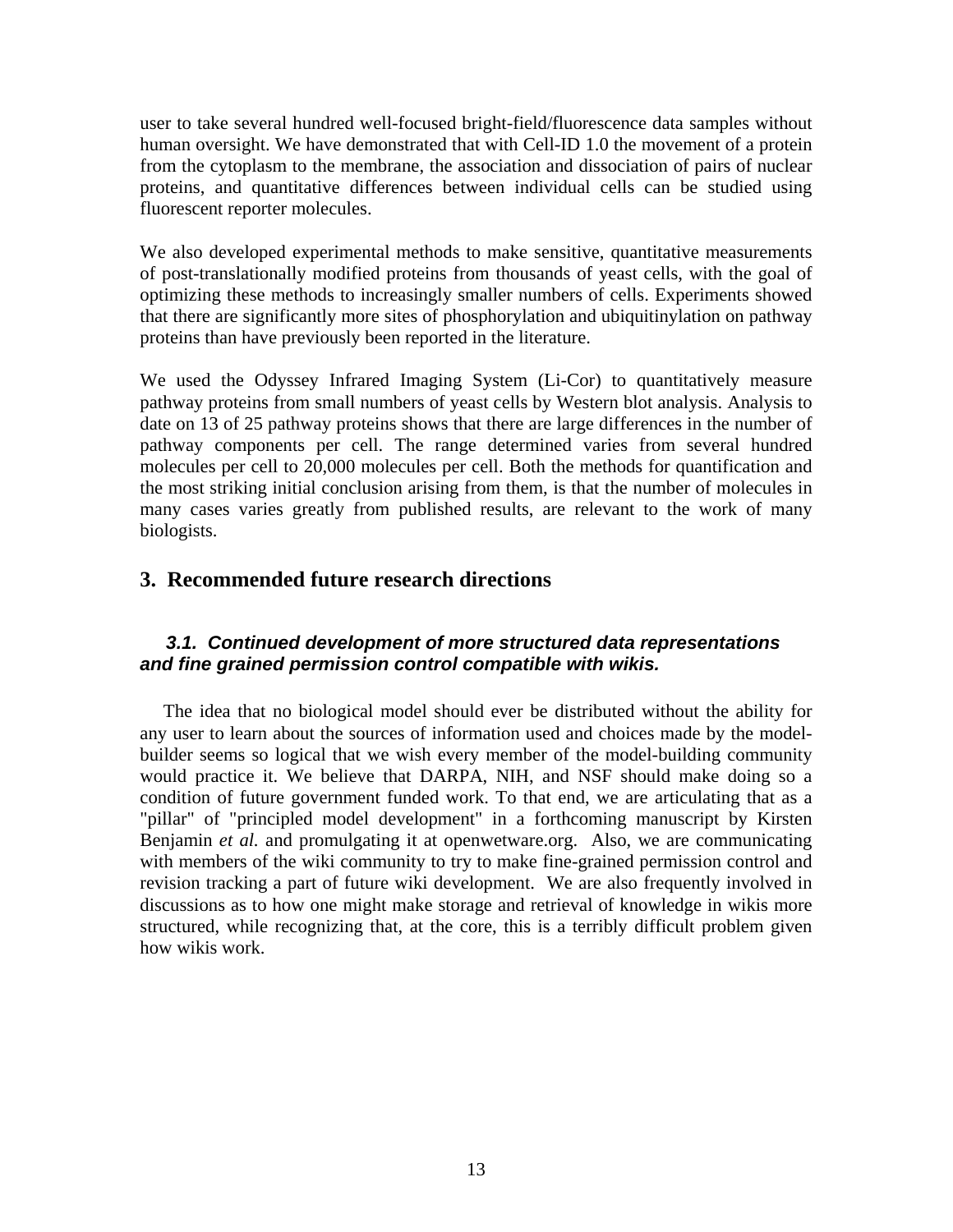#### *3.2. Promulgation of the principle of "simultaneous SBML translation" in future knowledge support archives for biological modeling funded by the US Government.*

 We advocate the principle that both the documentation for a model and the (differential) equations or chemical reaction networks that represent it should be immediately translatable into SBML. Different ways of representing the model are thus put on an equal, though differently computable, footing. We are recommending that US Government funded research requires this as a condition for funding work on models of chemical reaction networks. And we are promulgating this as another "pillar" of principled modeling, both at www.openwetware.org and in the forthcoming Benjamin *et al.* paper.

#### *3.3. Continued development of SBML and on rule-based simulation methods to handle protein complexes and better represent space.*

 We continue to work with the SMBL organization to ensure that SBML develops in ways that are compatible with our needs in work with models of intracellular information processing systems. The issues come down as always to protein complexes, and, increasingly, to means to represent space, via large intracellular compartments, via smaller cells (here meaning "mesh elements" or "voxels,") or via tracking the movement of individual molecules. For SMBL interoperability regarding complexes and spatial simulation, we maintain direct contact with SBML developers. Similarly, we work with the *E-Cell* project, an international, Japanese-funded, open source software development project in our development of new ways of handling complex species and spatial simulation. For simulations at the Molecular Sciences Institute, we have developed a spatial (compartment-based) version of Moleculizer, and we are developing a moleculetracking version in conjunction with *E-Cell* and with the *ChemCell* project at Sandia National Laboratory. We are actively engaged in porting *Moleculizer* concepts to other simulators compatible with E-cell.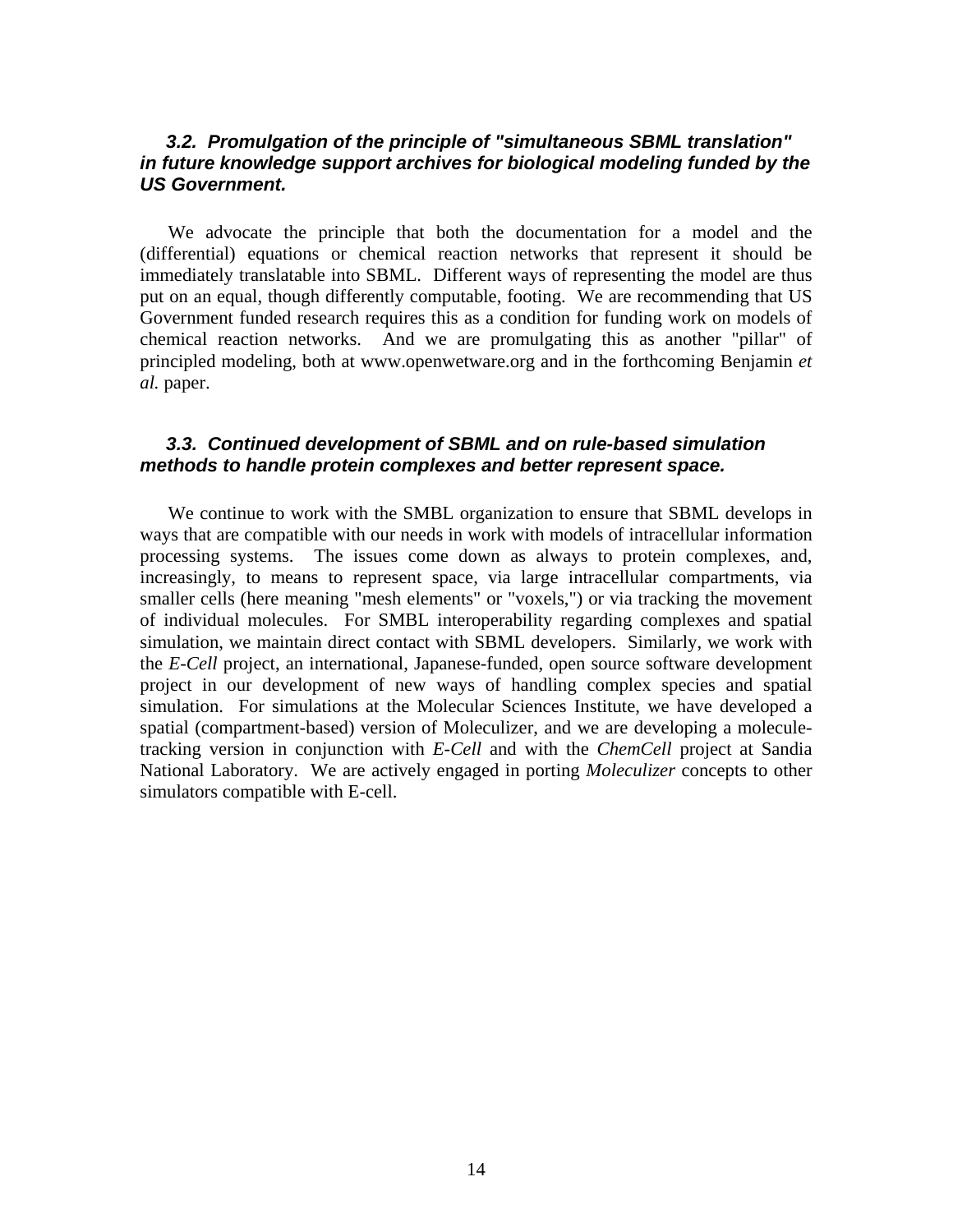## **4. References**

Bush V (1945) As We May Think. The Atlantic Monthly 176: 101-108.

Cederqvist P, Pesch R, Grubbs D, et al. (1993) Version Management with CVS. http://www.cvshome.org

Deuflhard, P. & Bornemann, F. (2002) *Scientific Computing with Ordinary Differential Equations.* Springer-Verlag, New York, New York.

Free Software Foundation (1991, 1999) GNU Lesser General Public License. http://www.gnu.org/copyleft/lesser.html.

Gillespie, D. (1976) A general method for numerically simulating the stochastic time evolution of coupled chemical reactions. *J. Comp. Phys.* **22**, 403–434.

Gillespie, D. (1992) *Markov processes: an introduction for physical scientists*. Academic Press, Boston, Massachusetts.

Gillespie, D. (2001) Approximate accelerated stochastic simulation of chemically reacting systems. *J. Chem. Phys.* **115(4)**, 1716–1733.

Gillespie, D. & Petzold, L. (2003) Improved leap-size selection for accelerated stochastic simulation. *J. Chem. Phys.* **119(16)**, 8229–8234.

Kohn KW (1999) Molecular interaction map of the mammalian cell cycle control and DNA repair systems. Mol Biol Cell 10: 2703-2734.

Kohn KW (2001) Molecular interaction maps as information organizers and simulation guides. Chaos 11: 84-97.

Leuf B, Cunningham W (2001) The Wiki Way: Collaboration and Sharing on the Internet. Boston: Addison-Wesley

Lok, L, Brent, W (2005) Automatic generation of reaction networks with Moleculizer 1.0 Nature Biotechnology 23, 131-136

Mandel T (1997) The Elements of User Interface Design. New York: John Wiley and Sons.

Raskin J (2000) The Humane Interface: New Directions for Designing Interactive Systems. Boston: Addison-Wesley.